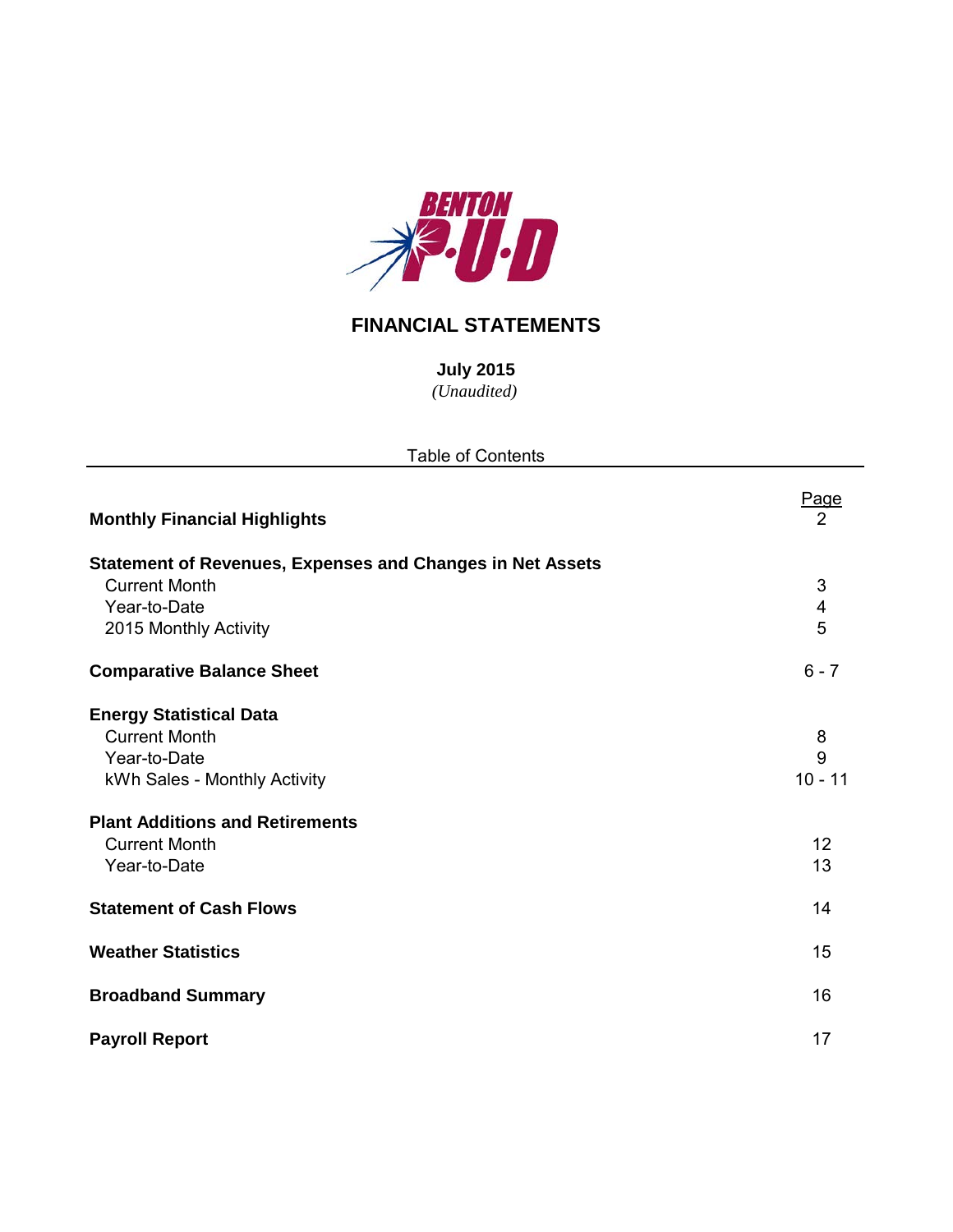

# *Financial Highlights July 2015*



Financial highlights for the month of July:

- The average temperature of 81.4° was 4.3° above normal. Cumulative cooling degree days were 46% above last year.
- $\triangleright$  Total retail kWh billed during July was up 4% from last year and 12% above budget.
- Net power supply costs were \$8.9 million for the month with sales for resale of \$600,000 and an average price of \$21 per MWh.
- > July's non-power operating costs of \$1.8 million before taxes and depreciation were 2% below budget.
- Capital expenditures were  $$600,000$  for the month.

|                               |          | (in thousands of dollars) |            |           |            |         |         |     |            |     |            |            |                  |                                |
|-------------------------------|----------|---------------------------|------------|-----------|------------|---------|---------|-----|------------|-----|------------|------------|------------------|--------------------------------|
| <b>Change in Net Position</b> | Jan      | Feb                       | <b>Mar</b> | Apr       | May        | Jun     | Jul     | Aug | <b>Sep</b> | Oct | <b>Nov</b> | <b>Dec</b> | <b>Total YTD</b> | <b>Annual</b><br><b>Budget</b> |
| Actual                        | \$1,013  | (\$1,035)                 | \$945      | (\$1,461) | (\$546)    | \$217   | \$159   |     |            |     |            |            | (S707)           |                                |
| <b>Budget</b>                 | \$2,416  | ( \$866)                  | \$674      | (\$1,038) | (\$874)    | \$526   | (\$196) |     |            |     |            |            | \$643            | (\$1,083)                      |
|                               |          |                           |            |           |            |         |         |     |            |     |            |            |                  |                                |
| <b>Net Power Costs</b>        | Jan      | Feb                       | Mar        | Apr       | May        | Jun     | Jul     | Aug | Sep        | Oct | Nov        | <b>Dec</b> | Total            | Annual<br><b>Budget</b>        |
| Power Supply Costs            | \$7,467  | \$7.190                   | \$7,192    | \$7,715   | \$7,141    | \$9,559 | \$9,536 |     |            |     |            |            | \$55,801         | \$89,745                       |
| Less: Sales for Resale        | (2, 243) | (1,949)                   | (2, 514)   | (1,031)   | (1,098)    | (889)   | (628)   |     |            |     |            |            | (10, 352)        | (12, 290)                      |
| <b>Net Power Costs</b>        | \$5,224  | \$5,241                   | \$4,679    | \$6,684   | \$6,043    | \$8,670 | \$8,908 |     |            |     |            |            | \$45,449         | \$77,455                       |
|                               |          |                           |            |           |            |         |         |     |            |     |            |            |                  |                                |
| <b>Net Capital Costs</b>      | Jan      | Feb                       | <b>Mar</b> | Apr       | <b>May</b> | Jun     | Jul     | Aug | <b>Sep</b> | Oct | <b>Nov</b> | <b>Dec</b> | <b>Total</b>     | <b>Annual</b><br><b>Budget</b> |
| <b>Capital Expenditures</b>   | \$688    | \$870                     | \$1,147    | \$872     | \$834      | \$1,067 | \$628   |     |            |     |            |            | \$6,107          | \$14,653                       |
| Less: Capital Contributions   | (55)     | (64)                      | (142)      | (247)     | (470)      | (270)   | (134)   |     |            |     |            |            | (1, 382)         | (2, 116)                       |
| <b>Net Capital Costs</b>      | \$633    | \$806                     | \$1,005    | \$626     | \$364      | \$796   | \$494   |     |            |     |            |            | \$4,724          | \$12,537                       |
|                               |          |                           |            |           |            |         |         |     |            |     |            |            |                  |                                |
| <b>Load Statistics</b>        | Jan      | Feb                       | Mar        | Apr       | May        | Jun     | Jul     | Aug | <b>Sep</b> | Oct | <b>Nov</b> | <b>Dec</b> | Total            | <b>Annual</b><br><b>Budget</b> |
| aMW - Retail Sales Billed     | 179      | 178                       | 148        | 182       | 201        | 289     | 296     |     |            |     |            |            | 210              | 196                            |
| aMW - Sales for Resale        | 107      | 135                       | 145        | 60        | 57         | 25      | 38      |     |            |     |            |            | 81               | 39                             |









| <b>Key Ratios</b>                       |        |  |  |  |  |  |  |  |  |  |
|-----------------------------------------|--------|--|--|--|--|--|--|--|--|--|
| <b>Current Ratio</b>                    | 3.89:1 |  |  |  |  |  |  |  |  |  |
| Debt Service Coverage (2012 actual)     | 3.60   |  |  |  |  |  |  |  |  |  |
| Debt Service Coverage (2013 actual)     | 3.14   |  |  |  |  |  |  |  |  |  |
| Debt Service Coverage (2014 Actual)     | 3.38   |  |  |  |  |  |  |  |  |  |
| Debt Service Coverage (2015 projection) | 3.18   |  |  |  |  |  |  |  |  |  |
| (includes capital contributions)        |        |  |  |  |  |  |  |  |  |  |

| <b>Other Statistics</b>                 |    |        |         |  |  |  |  |  |  |  |
|-----------------------------------------|----|--------|---------|--|--|--|--|--|--|--|
| Unrestricted Undesignated Reserves      | \$ | 31.0   | million |  |  |  |  |  |  |  |
| Bond Insurance Replacement (designated) | \$ | 4.0    | million |  |  |  |  |  |  |  |
| Power Market Volatility (designated)    | \$ | 4.3    | million |  |  |  |  |  |  |  |
| Special Capital (designated)            | \$ | 6.7    | million |  |  |  |  |  |  |  |
| Customer Deposits (designated)          | \$ | 1.4    | million |  |  |  |  |  |  |  |
| Bond Principal & Interest (restricted)  | \$ | 3.0    | million |  |  |  |  |  |  |  |
| <b>Net Utility Plant</b>                | \$ | 120.4  | million |  |  |  |  |  |  |  |
| Long-Term Debt                          | \$ | 56.9   | million |  |  |  |  |  |  |  |
| <b>Active Service Agreements</b>        |    | 50.782 |         |  |  |  |  |  |  |  |
| Non-Contingent Employees                |    | 149.00 |         |  |  |  |  |  |  |  |
| Contingent YTD FTE's                    |    | 1.45   |         |  |  |  |  |  |  |  |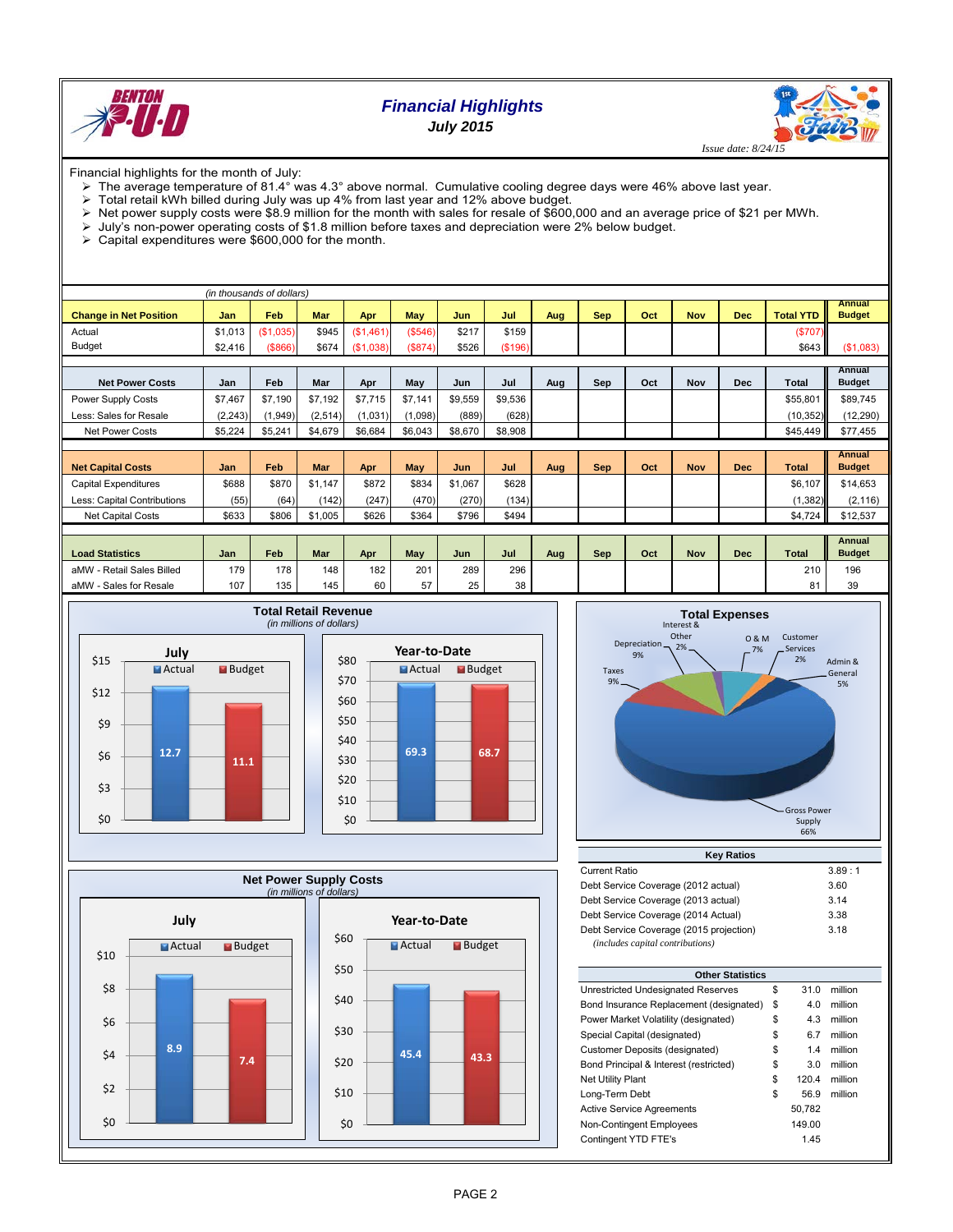#### **PUBLIC UTILITY DISTRICT NO.1 OF BENTON COUNTY STATEMENT OF REVENUES, EXPENSES, AND CHANGES IN NET POSITION CURRENT MONTH**

|                                                            | 7/31/2015     |               |                          | 7/31/2014     |                          |  |
|------------------------------------------------------------|---------------|---------------|--------------------------|---------------|--------------------------|--|
|                                                            | <b>ACTUAL</b> | <b>BUDGET</b> | <b>PCT</b><br><b>VAR</b> | <b>ACTUAL</b> | <b>PCT</b><br><b>VAR</b> |  |
| <b>OPERATING REVENUES</b>                                  |               |               |                          |               |                          |  |
| Energy Sales - Retail                                      | \$12,690,347  | \$11,096,125  | 14%                      | \$12,343,243  | 3%                       |  |
| <b>Energy Sales for Resale</b>                             | 603,693       | 1,355,888     | $-55%$                   | 1,149,406     | $-47%$                   |  |
| Transmission of Power for Others                           | 24,249        | 41,667        | $-42%$                   | 29,763        | $-19%$                   |  |
| <b>Broadband Revenue</b>                                   | 164,763       | 190,242       | $-13%$                   | 170.005       | $-3%$                    |  |
| Other Revenue                                              | 64,419        | 83,752        | $-23%$                   | 117,496       | $-45%$                   |  |
| <b>TOTAL OPERATING REVENUES</b>                            | 13,547,471    | 12,767,673    | 6%                       | 13,809,913    | $-2%$                    |  |
| <b>OPERATING EXPENSES</b>                                  |               |               |                          |               |                          |  |
| <b>Purchased Power</b>                                     | 8,264,037     | 7,560,096     | 9%                       | 7,604,022     | 9%                       |  |
| <b>Purchased Transmission &amp; Ancillary Services</b>     | 1,115,092     | 1,105,392     | 1%                       | 1,124,601     | $-1%$                    |  |
| <b>Conservation Program</b>                                | 157,228       | 174,041       | $-10%$                   | 53,986        | 191%                     |  |
| <b>Total Power Supply</b>                                  | 9,536,357     | 8,839,529     | 8%                       | 8,782,609     | 9%                       |  |
| <b>Transmission Operation &amp; Maintenance</b>            | (8, 135)      | 5,114         | $> -200%$                | 1.785         | $> -200%$                |  |
| Distribution Operation & Maintenance                       | 753.806       | 752,863       | 0%                       | 704,806       | 7%                       |  |
| <b>Broadband Expense</b>                                   | 128,766       | 132,034       | $-2%$                    | 289,646       | $-56%$                   |  |
| Customer Accounting, Collection & Information              | 305,566       | 369,501       | $-17%$                   | 342,136       | $-11%$                   |  |
| Administrative & General                                   | 667,365       | 629,194       | 6%                       | 593,133       | 13%                      |  |
| Subtotal before Taxes & Depreciation                       | 1,847,368     | 1,888,706     | $-2%$                    | 1,931,506     | $-4%$                    |  |
| Taxes                                                      | 1,237,709     | 1,161,724     | 7%                       | 1,138,157     | 9%                       |  |
| Depreciation & Amortization                                | 807,302       | 1,114,971     | $-28%$                   | 1,099,843     | $-27%$                   |  |
| <b>Total Other Operating Expenses</b>                      | 3,892,379     | 4,165,401     | $-7%$                    | 4,169,506     | $-7%$                    |  |
| <b>TOTAL OPERATING EXPENSES</b>                            | 13,428,736    | 13,004,930    | 3%                       | 12,952,115    | 4%                       |  |
| <b>OPERATING INCOME (LOSS)</b>                             | 118,735       | (237, 256)    | $-150%$                  | 857,798       | -86%                     |  |
| <b>NONOPERATING REVENUES &amp; EXPENSES</b>                |               |               |                          |               |                          |  |
| Interest Income                                            | 25,660        | 20,833        | 23%                      | 49,171        | $-48%$                   |  |
| Other Income                                               | 29,057        | 31,339        | $-7%$                    | 31,345        | $-7%$                    |  |
| Other Expense                                              |               |               | n/a                      |               | n/a                      |  |
| <b>Interest Expense</b>                                    | (229, 483)    | (223, 409)    | 3%                       | (236, 352)    | $-3%$                    |  |
| Debt Discount/Premium Amortization & Loss on Defeased Debt | 36,018        | 36,018        | 0%                       | 37,227        | $-3%$                    |  |
| MtM Gain/(Loss) on Investments                             | 45,040        |               | n/a                      | (70, 650)     | $-164%$                  |  |
| Loss in Joint Ventures/Special Assessments                 |               |               | n/a                      |               | n/a                      |  |
| <b>TOTAL NONOPERATING REVENUES &amp; EXPENSES</b>          | (93, 707)     | (135, 219)    | 31%                      | (189, 259)    | -50%                     |  |
| INCOME (LOSS) BEFORE CAPITAL CONTRIBUTIONS                 | 25,028        | (372, 475)    | $-107%$                  | 668,539       | -96%                     |  |
| <b>CAPITAL CONTRIBUTIONS</b>                               | 133,675       | 176,351       | -24%                     | 2,088,455     | -94%                     |  |
| <b>CHANGE IN NET POSITION</b>                              | \$158.703     | (\$196, 124)  | $-181%$                  | \$2,756,994   | $-94%$                   |  |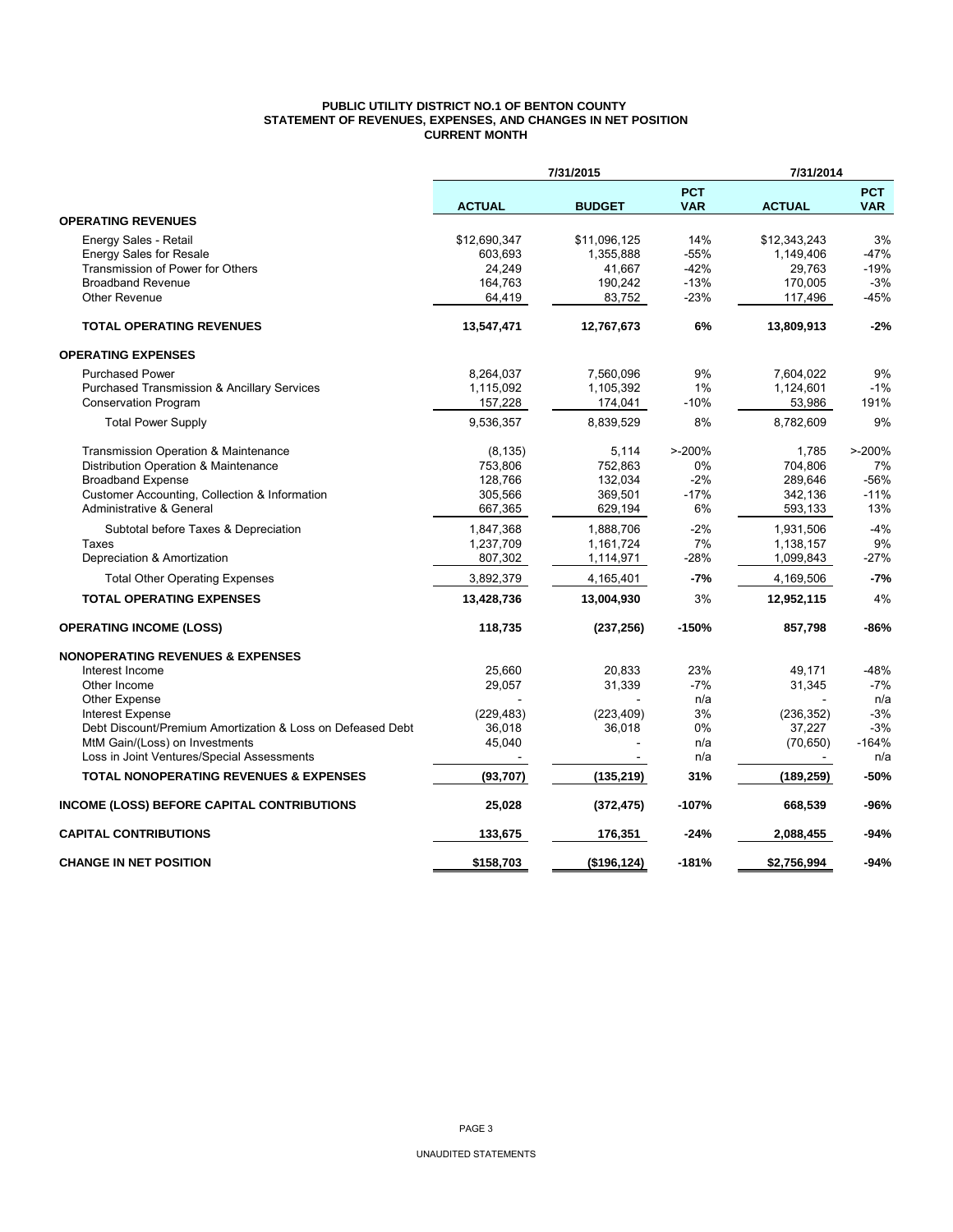### **PUBLIC UTILITY DISTRICT NO.1 OF BENTON COUNTY STATEMENT OF REVENUES, EXPENSES, AND CHANGE IN NET POSITION YEAR TO DATE**

|                                                            |               | 7/31/2015     |                          | 7/31/2014     |                          |
|------------------------------------------------------------|---------------|---------------|--------------------------|---------------|--------------------------|
|                                                            | <b>ACTUAL</b> | <b>BUDGET</b> | <b>PCT</b><br><b>VAR</b> | <b>ACTUAL</b> | <b>PCT</b><br><b>VAR</b> |
| <b>OPERATING REVENUES</b>                                  |               |               |                          |               |                          |
| Energy Sales - Retail                                      | \$69,345,593  | \$68,661,031  | 1%                       | \$70,257,986  | $-1%$                    |
| <b>Energy Sales for Resale</b>                             | 9,989,675     | 6,678,590     | 50%                      | 12,420,765    | $-20%$                   |
| Transmission of Power for Others                           | 362,191       | 291,667       | 24%                      | 349,871       | 4%                       |
| <b>Broadband Revenue</b>                                   | 1,149,645     | 1,331,694     | $-14%$                   | 1,320,655     | $-13%$                   |
| <b>Other Revenue</b>                                       | 1,020,246     | 1,093,881     | $-7%$                    | 996,383       | 2%                       |
| <b>TOTAL OPERATING REVENUES</b>                            | 81,867,349    | 78,056,863    | 5%                       | 85,345,660    | -4%                      |
| <b>OPERATING EXPENSES</b>                                  |               |               |                          |               |                          |
| <b>Purchased Power</b>                                     | 47,934,954    | 41,689,296    | 15%                      | 48,772,123    | $-2%$                    |
| Purchased Transmission & Ancillary Services                | 7,573,097     | 7,381,924     | 3%                       | 7,690,591     | $-2%$                    |
| <b>Conservation Program</b>                                | 292,848       | 1,218,289     | -76%                     | 167,378       | 75%                      |
| <b>Total Power Supply</b>                                  | 55,800,899    | 50,289,509    | 11%                      | 56,630,092    | $-1%$                    |
| Transmission Operation & Maintenance                       | 43.701        | 23.876        | 83%                      | 34.691        | 26%                      |
| Distribution Operation & Maintenance                       | 5,248,041     | 5,191,117     | 1%                       | 4,895,405     | 7%                       |
| <b>Broadband Expense</b>                                   | 597,849       | 547,343       | 9%                       | 734,290       | $-19%$                   |
| Customer Accounting, Collection & Information              | 2,068,971     | 2,412,680     | $-14%$                   | 2,146,328     | $-4%$                    |
| Administrative & General                                   | 4,313,128     | 3,926,631     | 10%                      | 4,008,096     | 8%                       |
| Subtotal before Taxes & Depreciation                       | 12,271,690    | 12,101,647    | 1%                       | 11,818,809    | $4\%$                    |
| Taxes                                                      | 7,257,003     | 7,509,282     | $-3%$                    | 7,436,919     | $-2%$                    |
| Depreciation & Amortization                                | 7,820,384     | 7,804,797     | 0%                       | 7,724,918     | 1%                       |
| <b>Total Other Operating Expenses</b>                      | 27,349,076    | 27,415,726    | 0%                       | 26,980,646    | 1%                       |
| <b>TOTAL OPERATING EXPENSES</b>                            | 83,149,975    | 77,705,235    | 7%                       | 83,610,738    | $-1%$                    |
| <b>OPERATING INCOME (LOSS)</b>                             | (1, 282, 626) | 351,628       | >200%                    | 1,734,921     | $-174%$                  |
| <b>NONOPERATING REVENUES &amp; EXPENSES</b>                |               |               |                          |               |                          |
| Interest Income                                            | 176,207       | 145,831       | 21%                      | 322,682       | $-45%$                   |
| Other Income                                               | 345,465       | 219,373       | 57%                      | 224,595       | 54%                      |
| <b>Other Expense</b>                                       |               |               | n/a                      |               | n/a                      |
| <b>Interest Expense</b>                                    | (1,627,240)   | (1,560,464)   | 4%                       | (1,662,532)   | $-2%$                    |
| Debt Discount/Premium Amortization & Loss on Defeased Debt | 252,126       | 252,126       | 0%                       | 260,591       | $-3%$                    |
| MtM Gain/(Loss) on Investments                             | 46,380        |               | n/a                      | (70, 650)     | $-166%$                  |
| Loss in Joint Ventures/Special Assessments                 |               |               | n/a                      |               | n/a                      |
| <b>TOTAL NONOPERATING REVENUES &amp; EXPENSES</b>          | (807,062)     | (943, 134)    | $-14%$                   | (925, 314)    | $-13%$                   |
| <b>INCOME (LOSS) BEFORE CAPITAL CONTRIBUTIONS</b>          | (2,089,688)   | (591, 506)    | 253%                     | 809,607       | >200%                    |
| <b>CAPITAL CONTRIBUTIONS</b>                               | 1,382,322     | 1,234,457     | 12%                      | 2,636,561     | -48%                     |
| <b>CHANGE IN NET POSITION</b>                              | (707, 365)    | 642,951       | >200%                    | 3,446,168     | $-121%$                  |
| TOTAL NET POSITION, BEGINNING OF YEAR                      | 130,711,075   | 126,880,031   | 3%                       | 126,880,031   | 3%                       |
| TOTAL NET POSITION, END OF YEAR                            | 130.003.710   | 127.522.982   | 2%                       | 130,326,199   | 0%                       |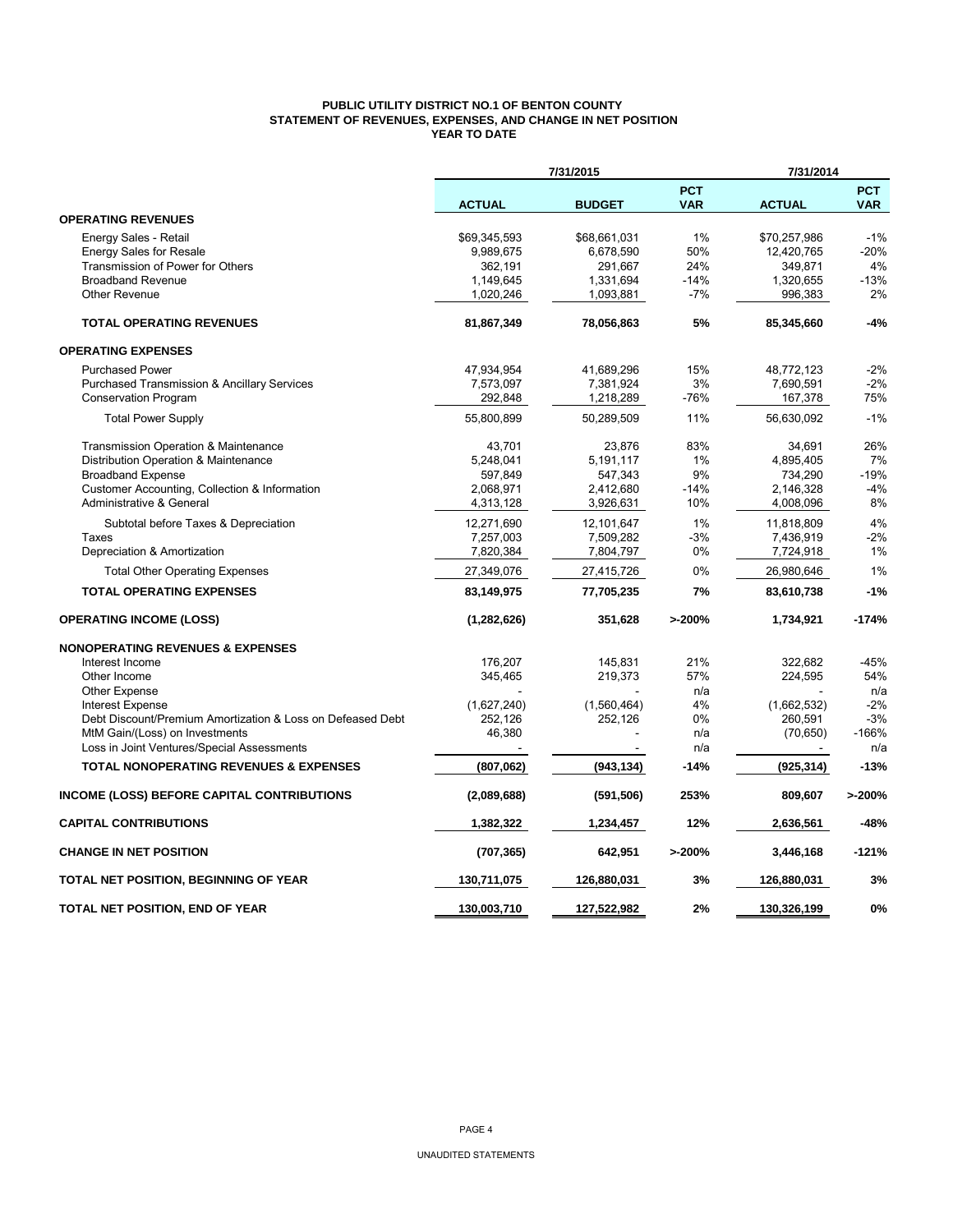#### **PUBLIC UTILITY DISTRICT NO. 1 OF BENTON COUNTY STATEMENT OF REVENUES, EXPENSES, AND CHANGE IN NET POSITION 2015 MONTHLY ACTIVITY**

|                                                        | January     | February                  | March          | <b>April</b>   | May          | June                      | July       | August | September | October | November | December | <b>Total</b>  |
|--------------------------------------------------------|-------------|---------------------------|----------------|----------------|--------------|---------------------------|------------|--------|-----------|---------|----------|----------|---------------|
| <b>OPERATING REVENUES</b>                              |             |                           |                |                |              |                           |            |        |           |         |          |          |               |
| Energy Sales - Retail                                  | \$9,887,550 | \$7,962,524               | \$9,112,835    | \$8,559,772    | \$8,564,873  | \$12,567,694 \$12,690,347 |            |        |           |         |          |          | \$69.345.595  |
| <b>Energy Sales for Resale</b>                         | 2,191,293   | 1,884,254                 | 2,437,608      | 977,315        | 1,045,863    | 849,649                   | 603,693    |        |           |         |          |          | 9,989,675     |
| Transmission of Power for Others                       | 51,594      | 65,156                    | 75,941         | 53,229         | 52,197       | 39,827                    | 24,249     |        |           |         |          |          | 362,193       |
| <b>Broadband Revenue</b>                               | 180,041     | 182,595                   | 163,217        | 161,331        | 135,833      | 161,865                   | 164,763    |        |           |         |          |          | 1,149,645     |
| <b>Other Electric Revenue</b>                          | 105.003     | 76,298                    | 481,488        | 91,070         | 82,657       | 119,312                   | 64,419     |        |           |         |          |          | 1,020,247     |
| <b>TOTALOPERATING REVENUES</b>                         | 12,415,481  | 10,170,827                | 12,271,089     | 9,842,717      | 9,881,423    | 13,738,347                | 13,547,471 |        |           |         |          |          | 81,867,355    |
| <b>OPERATING EXPENSES</b>                              |             |                           |                |                |              |                           |            |        |           |         |          |          |               |
| <b>Purchased Power</b>                                 | 6,329,033   | 6,051,328                 | 6,181,274      | 6,712,042      | 6,018,834    | 8,378,406                 | 8,264,037  |        |           |         |          |          | 47,934,954    |
| <b>Purchased Transmission &amp; Ancillary Services</b> | 1,124,037   | 1,060,495                 | 1,172,288      | 964,418        | 1,045,252    | 1,091,514                 | 1,115,092  |        |           |         |          |          | 7,573,096     |
| <b>Conservation Program</b>                            | 14,240      | 78,171                    | (161, 157)     | 38,368         | 76,528       | 89,469                    | 157,228    |        |           |         |          |          | 292,847       |
| <b>Total Power Supply</b>                              | 7,467,310   | 7,189,994                 | 7,192,405      | 7,714,828      | 7,140,614    | 9,559,389                 | 9,536,357  |        |           |         |          |          | 55,800,897    |
| Transmission Operation & Maintenance                   | 22,637      | 11,822                    | 19,018         | 10,233         | 6,102        | (17, 977)                 | (8, 135)   |        |           |         |          |          | 43,700        |
| Distribution Operation & Maintenance                   | 754,134     | 753,722                   | 915,255        | 607,487        | 695,647      | 767,990                   | 753,806    |        |           |         |          |          | 5,248,041     |
| <b>Broadband Expense</b>                               | 11,921      | 132,589                   | 103,403        | 87,365         | 90,148       | 43,656                    | 128,766    |        |           |         |          |          | 597,848       |
| Customer Accounting, Collection & Information          | 217,908     | 235,602                   | 345,313        | 322,502        | 306,644      | 335,435                   | 305,566    |        |           |         |          |          | 2,068,970     |
| Administrative & General                               | 610,838     | 636,133                   | 629,546        | 576,104        | 535,197      | 657,944                   | 667,365    |        |           |         |          |          | 4,313,127     |
| Subtotal before Taxes & Depreciation                   | 1,617,438   | 1,769,868                 | 2,012,535      | 1,603,691      | 1,633,738    | 1,787,048                 | 1,847,368  |        |           |         |          |          | 12,271,686    |
| Taxes                                                  | 1,133,649   | 1,032,548                 | 1,000,179      | 875,833        | 886,158      | 1,090,926                 | 1,237,709  |        |           |         |          |          | 7,257,002     |
| Depreciation & Amortization                            | 1,175,667   | 1,166,558                 | 1,168,660      | 1,166,352      | 1,166,727    | 1,169,117                 | 807,302    |        |           |         |          |          | 7,820,383     |
|                                                        |             |                           |                |                |              |                           |            |        |           |         |          |          |               |
| <b>Total Other Operating Expenses</b>                  | 3,926,754   | 3,968,974                 | 4,181,374      | 3,645,876      | 3,686,623    | 4,047,091                 | 3,892,379  |        |           |         |          |          | 27,349,071    |
| <b>TOTAL OPERATING EXPENSES</b>                        | 11,394,064  | 11,158,968                | 11,373,779     | 11,360,704     | 10,827,237   | 13,606,480                | 13,428,736 |        |           |         |          |          | 83,149,968    |
| <b>OPERATING INCOME (LOSS)</b>                         | 1,021,417   | (988, 141)                | 897,310        | (1,517,987)    | (945, 814)   | 131,867                   | 118,735    |        |           |         |          |          | (1, 282, 613) |
| <b>NONOPERATING REVENUES &amp; EXPENSES</b>            |             |                           |                |                |              |                           |            |        |           |         |          |          |               |
| Interest Income                                        | 25,044      | 20,481                    | 23,459         | 35,620         | 27,140       | 18,803                    | 25,660     |        |           |         |          |          | 176,207       |
| Other Income                                           | 2,319       | 135,498                   | 38,001         | (3,607)        | 111,445      | 32,753                    | 29,057     |        |           |         |          |          | 345,466       |
| Other Expense                                          |             |                           | $\blacksquare$ | $\blacksquare$ |              | $\sim$                    | $\omega$   |        |           |         |          |          |               |
| <b>Interest Expense</b>                                | (234, 835)  | (238, 803)                | (229, 003)     | (229, 512)     | (238, 496)   | (227, 109)                | (229, 482) |        |           |         |          |          | (1,627,240)   |
| Debt Discount & Expense Amortization                   | 36,018      | 36,018                    | 36,018         | 36,018         | 36,018       | 36,018                    | 36,018     |        |           |         |          |          | 252,126       |
| MtM Gain/(Loss) on Investments                         | 108,178     | (64, 748)                 | 37,570         | (28, 220)      | (6, 120)     | (45, 320)                 | 45,040     |        |           |         |          |          | 46,380        |
| Loss in Joint Ventures/Special Assessments             |             | $\sim$                    | $\sim$         | $\blacksquare$ | $\sim$       |                           |            |        |           |         |          |          | $\sim$        |
| <b>TOTAL NONOPERATING REV/EXP</b>                      | (63, 276)   | (111, 554)                | (93, 955)      | (189, 701)     | (70, 013)    | (184, 855)                | (93, 707)  |        |           |         |          |          | (807,061)     |
| <b>INCOME (LOSS) BEFORE CAPITAL CONTRIBUTIONS</b>      | 958,141     | (1,099,695)               | 803,355        | (1,707,688)    | (1,015,827)  | (52,988)                  | 25,028     |        |           |         |          |          | (2,089,674)   |
| <b>CAPITAL CONTRIBUTIONS</b>                           | 55,326      | 64,301                    | 142,009        | 246,545        | 469,982      | 270,484                   | 133,675    |        |           |         |          |          | 1,382,322     |
| <b>CHANGE IN NET POSITION</b>                          |             | \$1,013,467 (\$1,035,394) | \$945,364      | (\$1,461,143)  | (\$545, 845) | \$217,496                 | \$158,703  | \$0    | \$0       | \$0     | \$0      | \$0      | (\$707,352)   |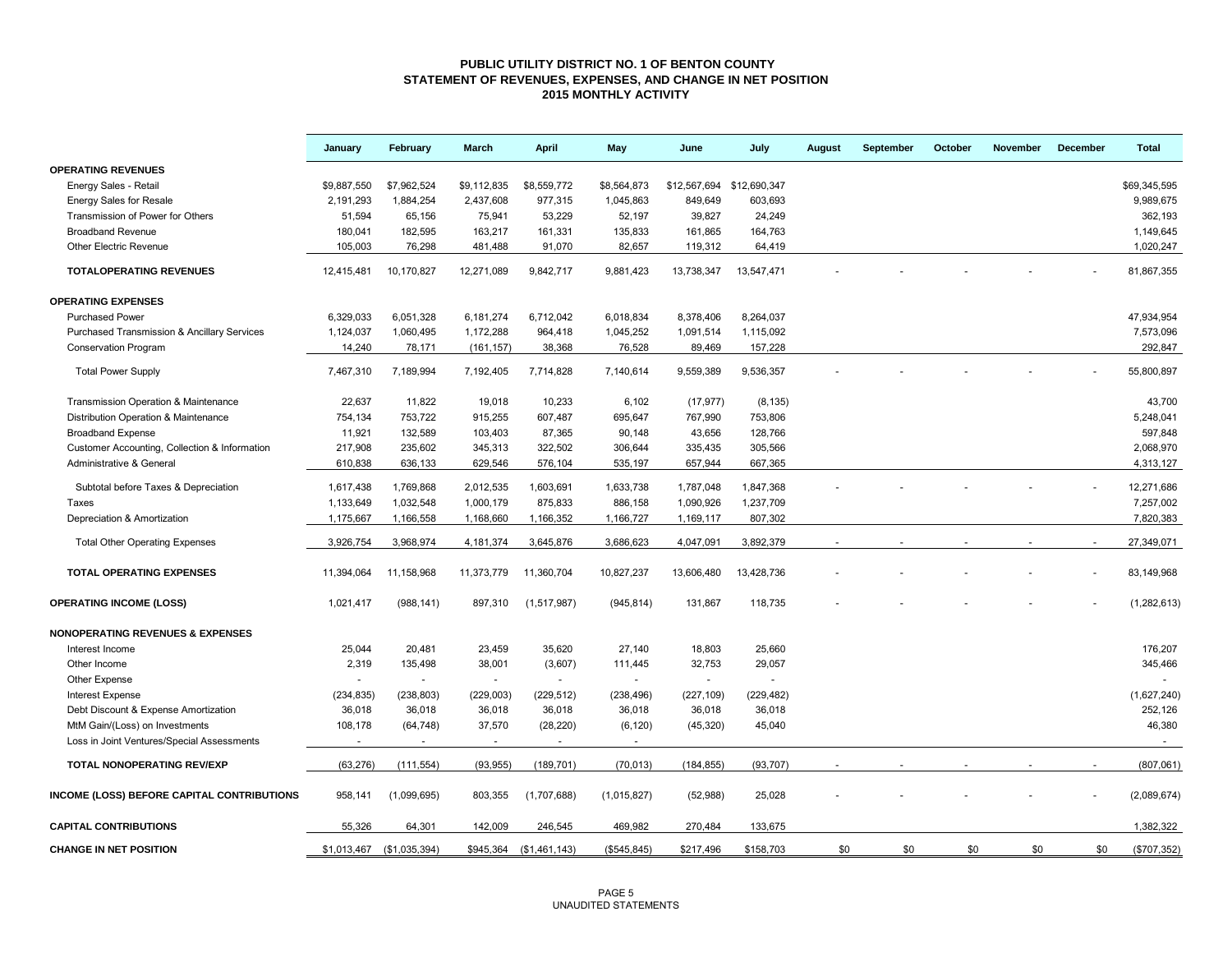#### **PUBLIC UTILITY DISTRICT NO. 1 OF BENTON COUNTY COMPARATIVE STATEMENT OF NET POSITION ASSETS AND DEFERRED OUTFLOWS OF RESOURCES**

|                                                               |               |                 | Increase/(Decrease) |         |  |
|---------------------------------------------------------------|---------------|-----------------|---------------------|---------|--|
|                                                               | 7/31/2015     | 7/31/2014       | <b>Amount</b>       | Percent |  |
| <b>ASSETS</b>                                                 |               |                 |                     |         |  |
| <b>CURRENT ASSETS</b>                                         |               |                 |                     |         |  |
| Cash & Cash Equivalents                                       |               |                 |                     |         |  |
| Unrestricted Cash & Cash Equivalents                          | \$38,952,746  | \$25,647,373    | \$13,305,373        |         |  |
| <b>Restricted Construction Account</b>                        |               |                 |                     |         |  |
| Investments                                                   | (33, 857)     | 11,939,742      | (11, 973, 599)      |         |  |
| Designated Rate Stabilization Fund                            | 7,500,000     | 7,500,000       |                     |         |  |
| Designated Debt Service Reserve Fund                          | 4,000,000     | 4,000,000       |                     |         |  |
| Designated BTOP Reserve Fund                                  |               | 348,813         | (348, 813)          |         |  |
| Accounts Receivable, net                                      | 11,043,644    | 10,813,792      | 229,851             |         |  |
| <b>BPA Prepay Receivable</b>                                  | 600,000       | 600,000         |                     |         |  |
| <b>Accrued Interest Receivable</b>                            | 102,173       | 73,803          | 28,370              |         |  |
| Wholesale Power Receivable                                    | (186, 465)    | 90,128          | (276, 593)          |         |  |
| <b>Accrued Unbilled Revenue</b>                               | 3,150,000     | 3,460,000       | (310,000)           |         |  |
| <b>Inventory Materials &amp; Supplies</b>                     | 5,292,579     | 5,331,341       | (38, 762)           |         |  |
| Prepaid Expenses & Option Premiums                            | 593,465       | 554,929         | 38,536              |         |  |
| <b>Total Current Assets</b>                                   | 71,014,284    | 70,359,921      | 654,363             | 1%      |  |
| <b>NONCURRENT ASSETS</b>                                      |               |                 |                     |         |  |
| <b>Restricted Bond Reserve Fund</b>                           | 140,017       | 140,017         |                     |         |  |
| <b>Other Receivables</b>                                      | 94.549        | 92,019          | 2,530               |         |  |
| <b>Unamortized Debt Expense</b>                               |               |                 |                     |         |  |
| <b>Preliminary Surveys</b>                                    | 297,205       |                 | 297,205             |         |  |
| <b>BPA Prepay Receivable</b>                                  | 7,300,000     | 7,900,000       | (600,000)           |         |  |
| Deferred Purchased Power Costs                                | 8,311,564     | 7,922,590       | 388,974             |         |  |
| <b>Deferred Conservation Costs</b>                            |               |                 |                     |         |  |
| Other Deferred Charges                                        | (0)           | (0)             | (0)                 |         |  |
|                                                               | 16,143,335    | 16,054,626      | 688,709             | 1%      |  |
| <b>Utility Plant</b>                                          |               |                 |                     |         |  |
|                                                               | 3,397,726     | 3,370,257       | 27,469              |         |  |
| Land and Intangible Plant<br><b>Electric Plant in Service</b> | 291,405,950   | 281,041,783     | 10,364,168          |         |  |
| <b>Construction Work in Progress</b>                          | 2,562,951     | 3,575,527       | (1,012,576)         |         |  |
| <b>Accumulated Depreciation</b>                               | (176,950,773) | (164, 560, 078) | (12, 390, 695)      |         |  |
|                                                               |               |                 |                     |         |  |
| <b>Net Utility Plant</b>                                      | 120,415,855   | 123,427,489     | (3,011,634)         | -2%     |  |
| <b>Total Noncurrent Assets</b>                                | 136,559,190   | 139,482,115     | (2,922,925)         | $-2%$   |  |
| <b>Total Assets</b>                                           | 207,573,474   | 209,842,036     | (2,268,562)         | $-1%$   |  |
| <b>DEFERRED OUTFLOWS OF RESOURCES</b>                         |               |                 |                     |         |  |
|                                                               |               |                 |                     |         |  |
| Unamortized Loss on Defeased Debt                             | 111,661       | 158,078         | (46, 418)           |         |  |
| Accumulated Decrease in Fair Value of Hedging Derivatives     | 1,491,708     | 370,238         | 1,121,470           |         |  |
| <b>Total Deferred Outflows of Resources</b>                   | 1,603,369     | 528,316         | 1,075,053           |         |  |
|                                                               |               |                 |                     |         |  |
| TOTAL ASSETS & DEFERRED OUTFLOWS OF RESOURCES                 | \$209,176,843 | \$210,370,352   | (\$1,193,509)       | $-1%$   |  |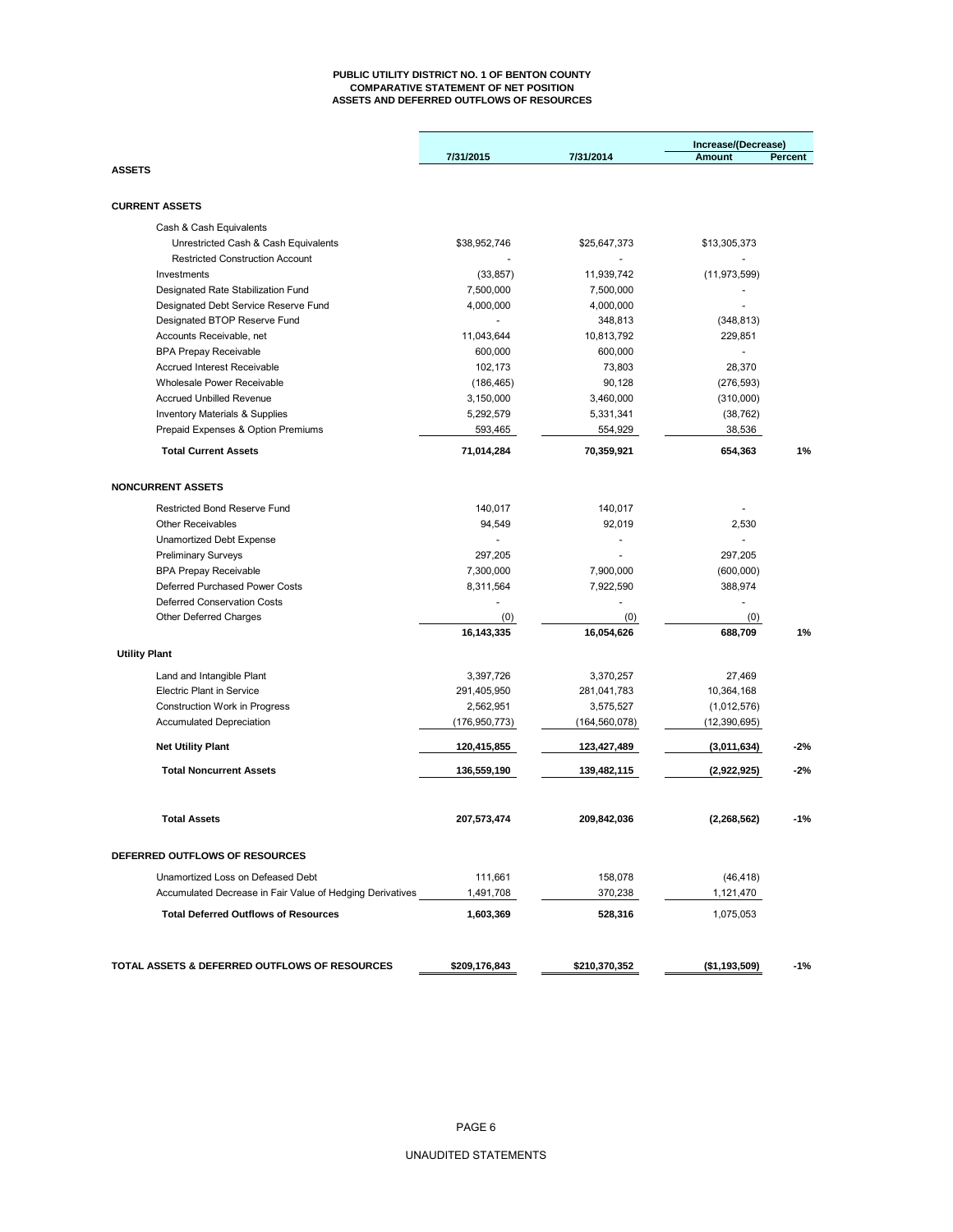#### **PUBLIC UTILITY DISTRICT NO. 1 OF BENTON COUNTY COMPARATIVE STATEMENT OF NET POSITION LIABILITIES AND DEFERRED INFLOWS OF RESOURCES**

|                                                                |               |               | Increase/(Decrease)      |         |
|----------------------------------------------------------------|---------------|---------------|--------------------------|---------|
| <b>LIABILITIES</b>                                             | 7/31/2015     | 7/31/2014     | <b>Amount</b>            | Percent |
|                                                                |               |               |                          |         |
|                                                                |               |               |                          |         |
| <b>CURRENT LIABILITIES</b>                                     |               |               |                          |         |
| <b>Warrants Outstanding</b>                                    | \$275,186     | \$555,242     | (\$280,056)              |         |
| <b>Accounts Payable</b>                                        | 9,020,433     | 7,994,529     | 1,025,904                |         |
| <b>Customer Deposits</b>                                       | 1,421,042     | 1,390,387     | 30,655                   |         |
| Accrued Taxes Payable                                          | 2,414,495     | 2,354,714     | 59,781                   |         |
| Other Current & Accrued Liabilities                            | 1,363,206     | 1,191,097     | 172,109                  |         |
| Accrued Interest Payable                                       | 616,582       | 638,929       | (22, 347)                |         |
| Revenue Bonds, Current Portion                                 | 3,150,000     | 3,035,000     | 115,000                  |         |
| <b>Total Current Liabilities</b>                               | 18,260,944    | 17,159,897    | 1,101,047                | 6%      |
| <b>NONCURRENT LIABILITIES</b>                                  |               |               |                          |         |
| 1997 Bond Issue                                                |               |               |                          |         |
| 2001 Bond Issue                                                |               |               |                          |         |
| 2002 Bond Issue                                                |               |               |                          |         |
| 2005 Bond Issue                                                | 715,000       | 1,900,000     | (1, 185, 000)            |         |
| 2010 Bond Issue                                                | 17,345,000    | 17,345,000    |                          |         |
| 2011 Bond Issue                                                | 32,390,000    | 34,355,000    | (1,965,000)              |         |
| Unamortized Premium & Discount                                 | 3,296,003     | 3,779,474     |                          |         |
| <b>Deferred Revenue</b>                                        | 579,913       | 832,163       | (483, 471)<br>(252, 250) |         |
|                                                                | 2,123,235     | 2,284,491     |                          |         |
| <b>BPA Prepay Incentive Credit</b><br><b>Other Liabilities</b> |               |               | (161, 256)               |         |
|                                                                | 3,285,541     | 2,178,007     | 1,107,535                |         |
| <b>Total Noncurrent Liabilities</b>                            | 59,734,692    | 62,674,134    | (2,939,441)              | $-5%$   |
| <b>Total Liabilities</b>                                       | 77,995,636    | 79,834,030    | (1,838,394)              | $-2%$   |
| DEFERRED INFLOWS OF RESOURCES                                  |               |               |                          |         |
| Accumulated Increase in Fair Value of Hedging Derivatives      | 1,177,497     | 210,123       | 967,374                  |         |
| <b>Total Deferred Inflows of Resources</b>                     | 1,177,497     | 210,123       | 967,374                  | n/a     |
|                                                                |               |               |                          |         |
| <b>NET POSITION</b>                                            |               |               |                          |         |
| Net Investment in Capital Assets                               | 63,631,512    | 63,171,094    | 460,419                  |         |
| <b>Restricted for Debt Service</b>                             | 140,017       | 140,017       |                          |         |
| Unrestricted                                                   | 66,232,181    | 67,015,088    | (782, 907)               |         |
| <b>Total Net Position</b>                                      | 130,003,710   | 130,326,199   | (322, 489)               | 0%      |
| TOTAL NET POSITION, LIABILITIES AND                            |               |               |                          |         |
| DEFERRED INFLOWS OF RESOURCES                                  | \$209,176,843 | \$210,370,352 | (\$1,193,509)            | -1%     |
|                                                                |               |               |                          |         |
| <b>CURRENT RATIO:</b>                                          | 3.89:1        | 4.10:1        |                          |         |
| (Current Assets / Current Liabilities)                         |               |               |                          |         |
| <b>WORKING CAPITAL:</b>                                        | \$52,753,341  | \$53,200,025  | $(*446,684)$             | $-1%$   |
| (Current Assets less Current Liabilities)                      |               |               |                          |         |

# UNAUDITED STATEMENTS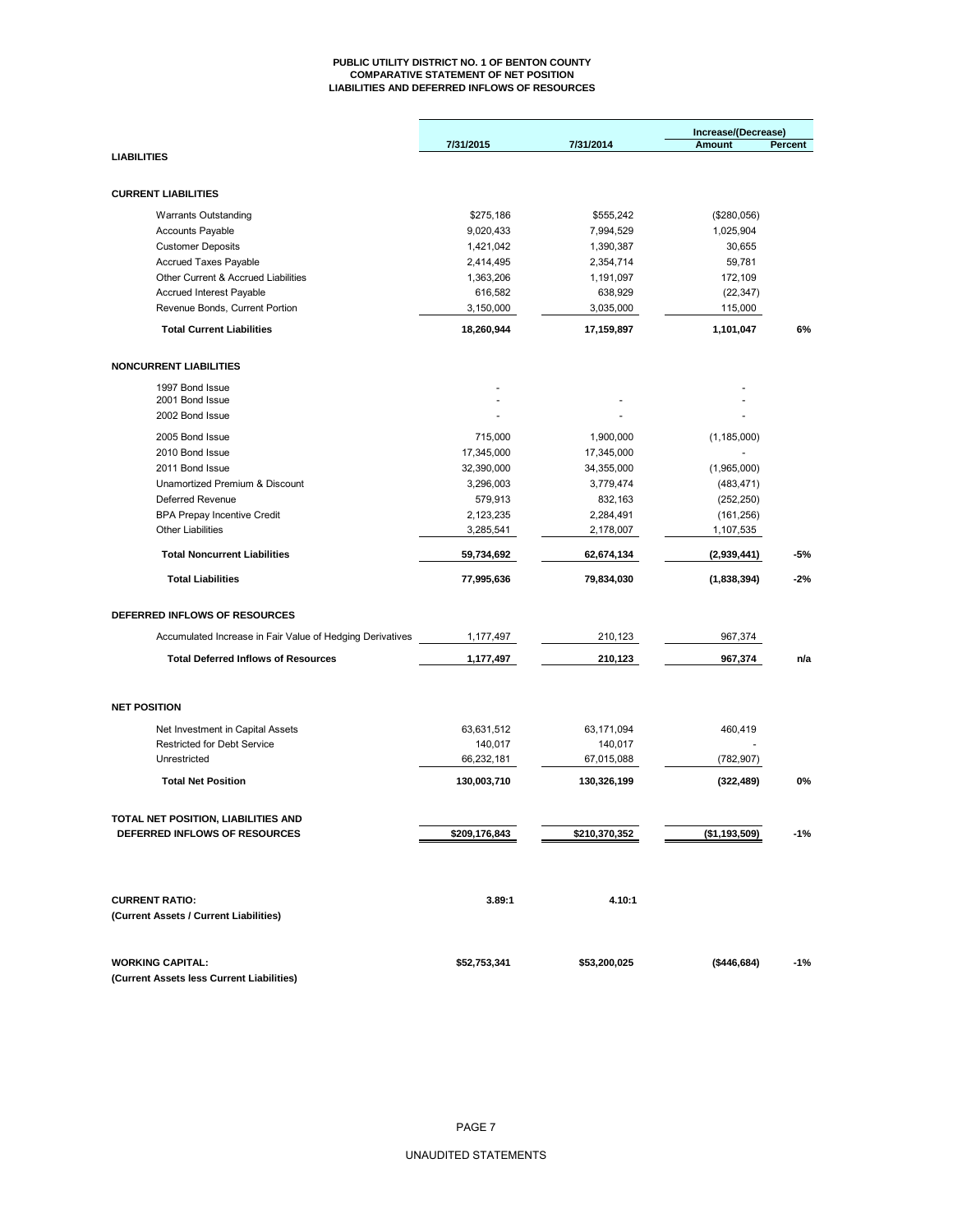#### **PUBLIC UTILITY DISTRICT NO. 1 OF BENTON COUNTY ENERGY STATISTICAL DATA CURRENT MONTH**

|                                                                               | 7/31/2015                 |                           |              | 7/31/2014                 |                  |
|-------------------------------------------------------------------------------|---------------------------|---------------------------|--------------|---------------------------|------------------|
|                                                                               |                           |                           | <b>PCT</b>   |                           | <b>PCT</b>       |
|                                                                               | <b>ACTUAL</b>             | <b>BUDGET</b>             | <b>VAR</b>   | <b>ACTUAL</b>             | <b>VAR</b>       |
| <b>ENERGY SALES RETAIL - REVENUE</b>                                          |                           | \$3,803,369               | 24%          |                           |                  |
| Residential<br><b>Small General Service</b>                                   | \$4,725,969<br>806,738    | 714,522                   | 13%          | \$3,986,667<br>734,293    | 19%<br>10%       |
| <b>Medium General Service</b>                                                 | 1,032,218                 | 896,566                   | 15%          | 943,195                   | 9%               |
| Large General Service                                                         | 1,150,261                 | 948,187                   | 21%          | 1,097,368                 | 5%               |
| Large Industrial                                                              | 216,218                   | 265,053                   | $-18%$       | 254.427                   | $-15%$           |
| Small Irrigation                                                              | 150,960                   | 142,803                   | 6%           | 161,586                   | $-7%$            |
| Large Irrigation                                                              | 4,055,467                 | 3,860,935                 | 5%           | 4,209,215                 | $-4%$            |
| <b>Street Lights</b>                                                          | 17,163                    | 17,214                    | 0%           | 17,116                    | 0%               |
| <b>Security Lights</b>                                                        | 20,216                    | 21,554                    | $-6%$        | 20,421                    | $-1%$            |
| <b>Unmetered Accounts</b>                                                     | 14,079                    | 14,738                    | $-4%$        | 14,039                    | 0%               |
| <b>Billed Revenues Before Taxes</b><br><b>City Occupation Taxes</b>           | \$12,189,289<br>494,058   | \$10,684,941<br>397,351   | 14%<br>24%   | \$11,438,327<br>428,916   | 7%<br>15%        |
| Bad Debt Expense (reduced from 0.2% to 0.18% of retail sales in January 2015) | (23,000)                  | (16, 167)                 | 42%          | (24,000)                  | $-4%$            |
| <b>Unbilled Revenue</b>                                                       | 30,000                    | 30,000                    | 0%           | 500,000                   | $-94%$           |
| <b>TOTAL SALES - REVENUE</b>                                                  | \$12,690,347              | \$11,096,125              | 14%          | \$12,343,243              | 3%               |
|                                                                               |                           |                           |              |                           |                  |
| <b>ENERGY SALES RETAIL - kWh</b>                                              |                           |                           |              |                           |                  |
| Residential                                                                   | 62,750,008                | 49,124,334                | 28%          | 51,878,664                | 21%              |
| <b>Small General Service</b>                                                  | 12,060,700                | 10,551,104                | 14%          | 10,898,332                | 11%              |
| <b>Medium General Service</b>                                                 | 16,957,563                | 14,948,354                | 13%          | 15,526,971                | 9%               |
| Large General Service                                                         | 20,935,183                | 16,769,055                | 25%          | 19,689,940                | 6%               |
| Large Industrial                                                              | 4,981,620                 | 6,419,098                 | $-22%$       | 6,111,425                 | $-18%$           |
| Small Irrigation                                                              | 3,213,086                 | 3,024,240                 | 6%           | 3,475,842                 | $-8%$            |
| Large Irrigation                                                              | 98,850,190                | 94,433,730                | 5%           | 102,773,871               | $-4%$            |
| <b>Street Lights</b>                                                          | 224,880                   | 234,932                   | $-4%$        | 225,064                   | 0%               |
| <b>Security Lights</b><br><b>Unmetered Accounts</b>                           | 113,488<br>248,919        | 106,022<br>249,796        | 7%<br>0%     | 103,476<br>248,246        | 10%<br>0%        |
| <b>TOTAL kWh BILLED</b>                                                       | 220,335,637               | 195,860,665               | 12%          | 210,931,831               | 4%               |
|                                                                               |                           |                           |              |                           |                  |
| <b>NET POWER COST</b>                                                         |                           |                           |              |                           |                  |
| <b>BPA Power Costs</b>                                                        |                           |                           |              |                           |                  |
| Slice                                                                         | \$2,419,408               | \$2,587,244               | $-6%$        | \$2,563,915               | $-6%$            |
| <b>Block</b>                                                                  | 2,175,461                 | 2,175,462                 | 0%           | 2,071,794                 | 5%               |
| Subtotal                                                                      | 4,594,869                 | 4,762,706                 | $-4%$        | 4,635,709                 | $-1%$            |
| <b>Other Power Purchases</b>                                                  | 1,867,188                 | 952,068                   | 96%          | 1,778,405                 | 5%               |
| Frederickson                                                                  | 1,801,979                 | 1,845,322                 | $-2%$        | 1,189,907                 | 51%              |
| Transmission                                                                  | 749,277                   | 742,203                   | 1%           | 754,005                   | $-1%$            |
| Ancillary                                                                     | 365,816                   | 363,189                   | 1%           | 370,597                   | $-1%$            |
| <b>Conservation Program</b><br><b>Gross Power Costs</b>                       | 157,228<br>9,536,357      | 174,041<br>8,839,529      | $-10%$<br>8% | 53,986<br>8,782,609       | 191%<br>9%       |
| Less Sales for Resale-Energy                                                  | (586, 023)                | (1,355,888)               | $-57%$       | (1,003,707)               | $-42%$           |
| Less Sales for Resale-Gas                                                     | (17, 670)                 |                           | n/a          | (145, 699)                | $-88%$           |
| Less Transmission of Power for Others                                         | (24, 249)                 | (41, 667)                 | $-42%$       | (29, 763)                 | $-19%$           |
| <b>NET POWER COSTS</b>                                                        | \$8,908,415               | \$7,441,974               | 20%          | \$7,603,441               | 17%              |
|                                                                               |                           |                           |              |                           |                  |
| <b>NET POWER - kWh</b>                                                        |                           |                           |              |                           |                  |
| <b>BPA Power Costs</b>                                                        |                           |                           |              |                           |                  |
| Slice                                                                         | 70,438,000                | 88,805,000                | $-21%$       | 102.643.000               | $-31%$           |
| Block                                                                         | 116,116,000               | 116,116,000               | 0%           | 112,395,000               | 3%               |
| Subtotal<br><b>Other Power Purchases</b>                                      | 186,554,000<br>35,142,000 | 204,921,000<br>20,079,000 | $-9%$<br>75% | 215,038,000<br>44,646,577 | $-13%$<br>$-21%$ |
| Frederickson                                                                  | 36,627,000                | 37,200,000                | -2%          | 14,402,000                | 154%             |
| Gross Power kWh                                                               | 258,323,000               | 262,200,000               | $-1%$        | 274,086,577               | $-6%$            |
| Less Sales for Resale                                                         | (28,041,000)              | (30, 433, 000)            | -8%          | (35,605,000)              | $-21%$           |
| Less Transmission Losses/Imbalance                                            | (2,479,000)               |                           | n/a          | (3,514,000)               | -29%             |
| <b>NET POWER - kWh</b>                                                        | 227,803,000               | 231,767,000               | -2%          | 234,967,577               | -3%              |
|                                                                               |                           |                           |              |                           |                  |
| <b>COST PER MWh: (dollars)</b>                                                |                           |                           |              |                           |                  |
| Gross Power Cost (average)                                                    | \$36.92                   | \$33.71                   | 10%          | \$32.04                   | 15%              |
| Net Power Cost                                                                | \$39.11                   | \$32.11                   | 22%          | \$32.36                   | 21%              |
| <b>BPA Power Cost</b>                                                         | \$24.63                   | \$23.24                   | 6%           | \$21.56                   | 14%              |
| Sales for Resale                                                              | \$20.90                   | \$25.52                   | $-18%$       | \$28.19                   | $-26%$           |
| <b>ACTIVE SERVICE AGREEMENTS:</b>                                             |                           |                           |              |                           |                  |
| Residential                                                                   | 42,389                    |                           |              | 41,770                    | 1%               |
| <b>Small General Service</b>                                                  | 4,837                     |                           |              | 4,736                     | 2%               |
| <b>Medium General Service</b>                                                 | 757                       |                           |              | 754                       | 0%               |
| Large General Service                                                         | 151                       |                           |              | 148                       | 2%               |
| Large Industrial                                                              | 3                         |                           |              | 3                         | 0%               |
| Small Irrigation                                                              | 563                       |                           |              | 562                       | 0%               |
| Large Irrigation                                                              | 232                       |                           |              | 229                       | 1%               |
| <b>Street Lights</b>                                                          | 9                         |                           |              | 9                         | 0%               |
| <b>Security Lights</b>                                                        | 1,480                     |                           |              | 1,491                     | $-1%$            |
| <b>Unmetered Accounts</b>                                                     | 361<br>50,782             |                           |              | 358                       | 1%               |
| <b>TOTAL</b>                                                                  |                           |                           |              | 50,060                    | 1%               |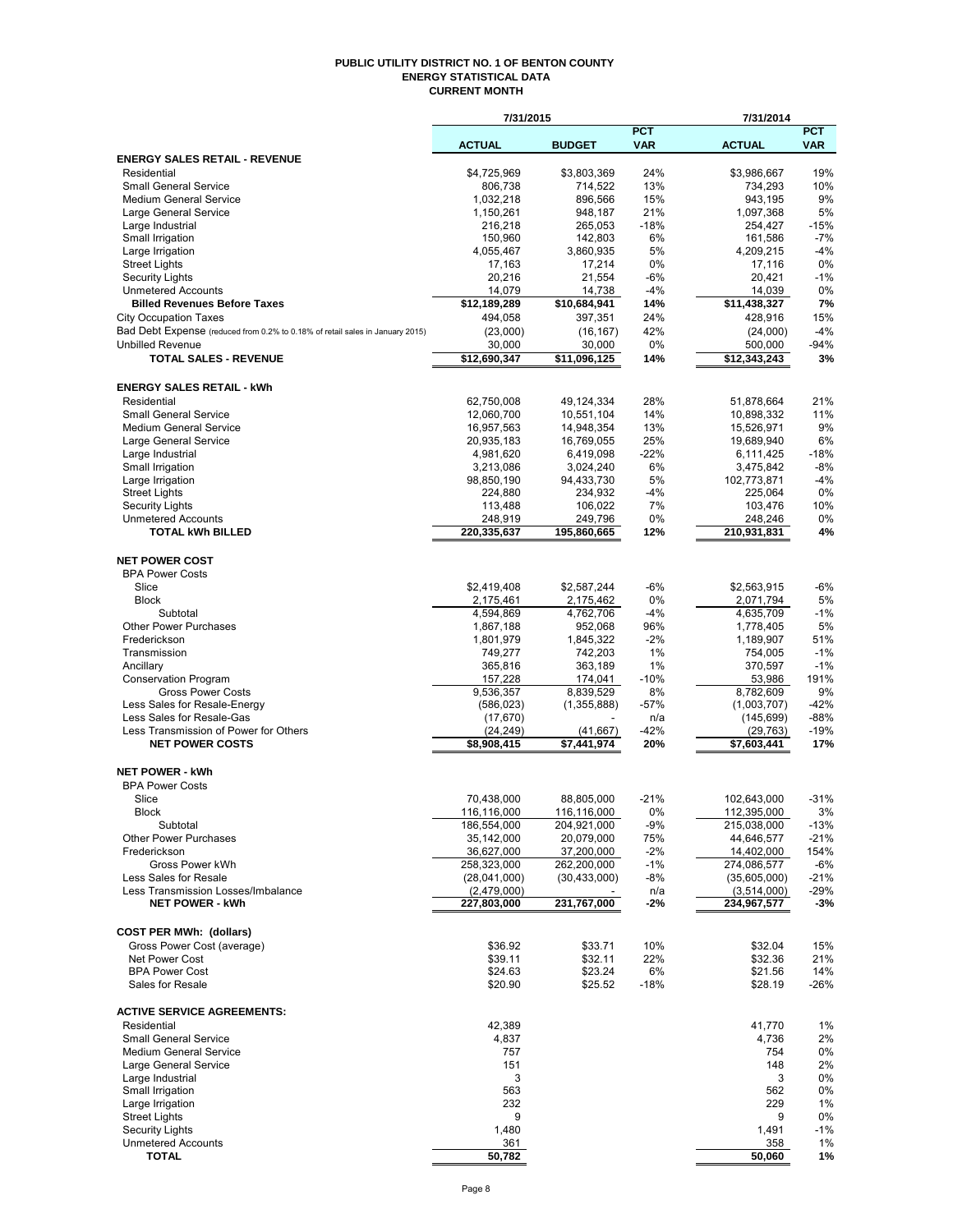#### **PUBLIC UTILITY DISTRICT NO. 1 OF BENTON COUNTY ENERGY STATISTICAL DATA YEAR TO DATE**

|                                                                               | 7/31/2015                        |                                  |                          | 7/31/2014                 |                          |
|-------------------------------------------------------------------------------|----------------------------------|----------------------------------|--------------------------|---------------------------|--------------------------|
|                                                                               | <b>ACTUAL</b>                    | <b>BUDGET</b>                    | <b>PCT</b><br><b>VAR</b> | <b>ACTUAL</b>             | <b>PCT</b><br><b>VAR</b> |
| <b>ENERGY SALES RETAIL - REVENUE</b>                                          |                                  |                                  |                          |                           |                          |
| Residential                                                                   | \$30,266,699                     | \$32,230,795                     | $-6%$                    | \$31,697,039              | $-5%$                    |
| <b>Small General Service</b><br><b>Medium General Service</b>                 | 4,777,591<br>6,766,860           | 4,878,874<br>6,609,634           | $-2%$<br>2%              | 4,860,119<br>6,660,474    | $-2%$<br>2%              |
| Large General Service                                                         | 7,404,403                        | 7,496,034                        | $-1%$                    | 7,309,723                 | 1%                       |
| Large Industrial                                                              | 1,715,978                        | 1,881,336                        | $-9%$                    | 1,867,017                 | $-8%$                    |
| Small Irrigation                                                              | 587,180                          | 543,456                          | 8%                       | 613,497                   | $-4%$                    |
| Large Irrigation                                                              | 15,179,739                       | 12,219,639                       | 24%                      | 15,117,999                | 0%                       |
| <b>Street Lights</b><br><b>Security Lights</b>                                | 120,131<br>142.066               | 119,916<br>154,296               | 0%<br>$-8%$              | 122,927<br>138,169        | $-2%$<br>3%              |
| <b>Unmetered Accounts</b>                                                     | 98,587                           | 102,985                          | $-4%$                    | 98,018                    | 1%                       |
| <b>Billed Revenues Before Taxes</b>                                           | \$67,059,235                     | \$66,236,965                     | 1%                       | \$68,484,981              | $-2%$                    |
| <b>City Occupation Taxes</b>                                                  | 3,067,358                        | 3,204,447                        | $-4%$                    | 3,160,005                 | $-3%$                    |
| Bad Debt Expense (reduced from 0.2% to 0.18% of retail sales in January 2015) | (131,000)                        | (130, 381)                       | 0%                       | (147,000)                 | $-11%$                   |
| <b>Unbilled Revenue</b>                                                       | (650,000)                        | (650,000)                        | 0%                       | (1, 240, 000)             | -48%                     |
| <b>TOTAL SALES - REVENUE</b>                                                  | \$69,345,593                     | \$68,661,031                     | 1%                       | \$70,257,986              | $-1%$                    |
| <b>ENERGY SALES RETAIL - kWh</b>                                              |                                  |                                  |                          |                           |                          |
| Residential                                                                   | 398,346,912                      | 426,479,419                      | $-7%$                    | 419,231,480               | $-5%$                    |
| <b>Small General Service</b>                                                  | 70,431,723                       | 71,884,893                       | $-2%$                    | 71,791,475                | $-2%$                    |
| <b>Medium General Service</b>                                                 | 104,521,188                      | 102,957,059                      | 2%                       | 102,928,099               | 2%                       |
| Large General Service                                                         | 127,063,246                      | 125,612,665                      | 1%                       | 124,491,980               | 2%                       |
| Large Industrial                                                              | 38,406,205                       | 41,661,902                       | $-8%$                    | 42,301,420                | $-9%$                    |
| Small Irrigation<br>Large Irrigation                                          | 10,171,069<br>318,376,925        | 8,628,937<br>248,085,695         | 18%<br>28%               | 10,826,776<br>319,019,741 | $-6%$<br>0%              |
| <b>Street Lights</b>                                                          | 1,578,768                        | 1,673,525                        | -6%                      | 1,592,953                 | $-1%$                    |
| <b>Security Lights</b>                                                        | 797,135                          | 739,727                          | 8%                       | 724,211                   | 10%                      |
| <b>Unmetered Accounts</b>                                                     | 1,742,994                        | 1,745,515                        | 0%                       | 1,734,972                 | 0%                       |
| <b>TOTAL kWh BILLED</b>                                                       | 1,071,436,165                    | 1,029,469,337                    | 4%                       | 1,094,643,107             | $-2%$                    |
| <b>NET POWER COST</b>                                                         |                                  |                                  |                          |                           |                          |
| <b>BPA Power Costs</b>                                                        |                                  |                                  |                          |                           |                          |
| Slice                                                                         | \$18,197,914                     | \$18,110,707                     | 0%                       | \$18,441,131              | $-1%$                    |
| <b>Block</b>                                                                  | 13,863,622                       | 13,863,725                       | 0%                       | 13,390,950                | 4%                       |
| Subtotal                                                                      | 32,061,536                       | 31,974,432                       | 0%                       | 31,832,081                | 1%                       |
| Other Power Purchases                                                         | 8,990,909                        | 4,091,758                        | 120%                     | 9,896,952                 | $-9%$                    |
| Frederickson<br>Transmission                                                  | 6,882,509<br>5,204,332           | 5,623,106<br>5,195,475           | 22%<br>0%                | 7,043,090<br>5,194,960    | $-2%$<br>0%              |
| Ancillary                                                                     | 2,368,765                        | 2,186,449                        | 8%                       | 2,495,631                 | $-5%$                    |
| Generation                                                                    |                                  |                                  | n/a                      |                           | n/a                      |
| Conservation Program                                                          | 292,848                          | 1,218,289                        | $-76%$                   | 167,378                   | 75%                      |
| <b>Gross Power Costs</b>                                                      | 55,800,899                       | 50,289,509                       | 11%                      | 56,630,092                | $-1%$                    |
| Less Sales for Resale-Energy                                                  | (9,899,555)                      | (6,678,590)                      | 48%                      | (11, 845, 394)            | $-16%$                   |
| Less Sales for Resale-Gas<br>Less Transmission of Power for Others            | (90, 120)<br>(362, 191)          | (291, 667)                       | n/a<br>24%               | (575, 371)<br>(349, 871)  | $-84%$<br>4%             |
| <b>NET POWER COSTS</b>                                                        | \$45,449,033                     | \$43,319,252                     | 5%                       | \$43,859,456              | 4%                       |
|                                                                               |                                  |                                  |                          |                           |                          |
| <b>NET POWER - kWh</b>                                                        |                                  |                                  |                          |                           |                          |
| <b>BPA Power Costs</b><br>Slice                                               | 632.366.000                      | 620,862,000                      | 2%                       | 718,616,000               | $-12%$                   |
| <b>Block</b>                                                                  | 562,003,000                      | 562,006,000                      | $0\%$                    | 543,987,000               | 3%                       |
| Subtotal                                                                      | 1,194,369,000                    | 1,182,868,000                    | $1\%$                    | 1,262,603,000             | $-5%$                    |
| <b>Other Power Purchases</b>                                                  | 242,106,000                      | 77,167,000                       | >200%                    | 254,628,432               | $-5%$                    |
| Frederickson                                                                  | 95,211,000                       | 37,200,000                       | 156%                     | 55,462,000                | 72%                      |
| Generation                                                                    |                                  |                                  | n/a                      | 1,572,693,432             | n/a                      |
| Gross Power kWh<br>Less Sales for Resale                                      | 1,531,686,000<br>(409, 592, 000) | 1,297,235,000<br>(165, 433, 000) | 18%<br>148%              | (435, 414, 000)           | $-3%$<br>$-6%$           |
| Less Transmission Losses/Imbalance                                            | (17, 233, 000)                   | (7,399,000)                      | 133%                     | (21,767,000)              | -21%                     |
| <b>NET POWER - kWh</b>                                                        | 1,104,861,000                    | 1,124,403,000                    | -2%                      | 1,115,512,432             | $-1%$                    |
|                                                                               |                                  |                                  |                          |                           |                          |
| <b>COST PER MWh: (dollars)</b>                                                | \$36.43                          | \$38.77                          | -6%                      | \$36.01                   |                          |
| Gross Power Cost (average)<br><b>Net Power Cost</b>                           | \$41.14                          | \$38.53                          | 7%                       | \$39.32                   | 1%<br>5%                 |
| <b>BPA Power Cost</b>                                                         | \$26.84                          | \$27.03                          | $-1%$                    | \$25.21                   | 6%                       |
| Sales for Resale                                                              | \$24.17                          | \$21.41                          | 13%                      | \$27.20                   | $-11%$                   |
| <b>AVERAGE ACTIVE SERVICE AGREEMENTS:</b>                                     |                                  |                                  |                          |                           |                          |
| Residential                                                                   | 42,217                           |                                  |                          | 41,645                    | 1%                       |
| <b>Small General Service</b>                                                  | 4,803                            |                                  |                          | 4,725                     | 2%                       |
| <b>Medium General Service</b>                                                 | 756                              |                                  |                          | 753                       | 0%                       |
| Large General Service                                                         | 150                              |                                  |                          | 147                       | 2%                       |
| Large Industrial                                                              | 3                                |                                  |                          | 3                         | 0%                       |
| Small Irrigation<br>Large Irrigation                                          | 560<br>230                       |                                  |                          | 563<br>222                | $-1\%$<br>4%             |
| <b>Street Lights</b>                                                          | 9                                |                                  |                          | 9                         | 0%                       |
| <b>Security Lights</b>                                                        | 1,484                            |                                  |                          | 1,496                     | $-1%$                    |
| <b>Unmetered Accounts</b>                                                     | 361                              |                                  |                          | 357                       | 1%                       |
| <b>TOTAL</b>                                                                  | 50,575                           |                                  |                          | 49,921                    | 1%                       |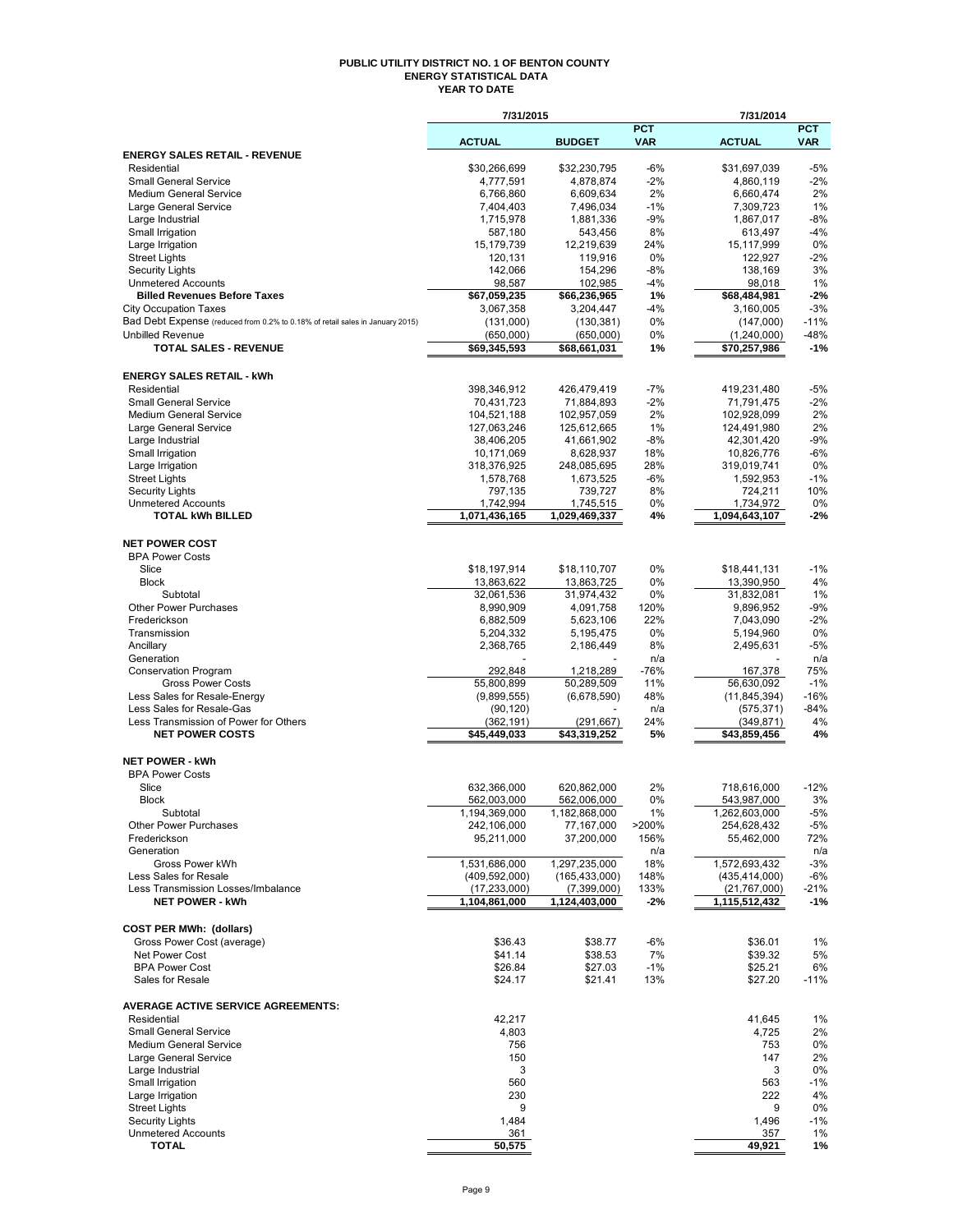#### **PUBLIC UTILITY DISTRICT NO. 1 OF BENTON COUNTY KWH SALES MONTHLY ACTIVITY**

|                                 | January                       | February                 | March                  | April                  | May                    | June                   | July                   | August       | September  | October    | November     | December       | Total                    |
|---------------------------------|-------------------------------|--------------------------|------------------------|------------------------|------------------------|------------------------|------------------------|--------------|------------|------------|--------------|----------------|--------------------------|
| Residential                     |                               |                          |                        |                        |                        |                        |                        |              |            |            |              |                |                          |
| 2011                            | 87,928,561                    | 74,994,510               | 66,362,298             | 56,496,440             | 44,658,070             | 38,780,815             | 45,214,732             | 49,562,439   | 53,301,689 | 40,235,412 | 51,381,140   | 79,037,233     | 687,953,339              |
| 2012                            | 88,212,383                    | 80,652,978               | 57,019,446             | 49,435,721             | 40,022,618             | 41,521,205             | 46,830,893             | 57,987,360   | 50,232,442 | 36,528,055 | 52,822,005   | 66,753,204     | 668,018,310              |
| 2013                            | 85,933,904                    | 77,488,047               | 56,513,417             | 48,071,841             | 41,520,865             | 42,301,535             | 51,932,912             | 59,463,795   | 53,272,213 | 41,006,176 | 52,879,427   | 87,502,483     | 697,886,615              |
| 2014                            | 90,995,045                    | 86,856,866               | 61,276,449             | 46,126,349             | 38,751,097             | 43,347,010             | 51,878,664             | 62,101,272   | 49,381,509 | 38,520,801 | 51, 127, 327 | 76,441,442     | 696,803,831              |
| 2015                            | 81,753,251                    | 70,842,807               | 51,195,817             | 43,964,172             | 38,845,198             | 48,995,659             | 62,750,008             |              |            |            |              |                | 398,346,912              |
| <b>Small General Service</b>    |                               |                          |                        |                        |                        |                        |                        |              |            |            |              |                |                          |
| 2011                            | 11,059,833                    | 10,192,630               | 9,181,231              | 9,382,413              | 9,157,991              | 9,277,162              | 10,078,685             | 10,533,804   | 10,921,485 | 9,047,075  | 8,522,751    | 10,983,138     | 118,338,198              |
| 2012                            | 11,620,253                    | 11,081,244               | 8,731,569              | 8,613,151              | 9,186,607              | 9,378,977              | 10,247,220             | 11,671,124   | 11,202,911 | 8,464,869  | 9,293,606    | 9,929,524      | 119,421,055              |
| 2013                            | 11,394,724                    | 10,700,711               | 8,862,866              | 8,958,701              | 9,285,161              | 9,833,210              | 10,896,923             | 12,097,199   | 11,379,590 | 8,965,721  | 9,306,967    | 11,245,947     | 122,927,720              |
| 2014                            | 12,002,884                    | 11,773,687               | 9,247,968              | 8,838,271              | 8,960,528              | 10,069,805             | 10,898,332             | 12,390,218   | 11,106,946 | 9,214,420  | 9,056,203    | 10,725,578     | 124,284,840              |
| 2015                            | 11,273,647                    | 10,444,066               | 8,399,963              | 8,630,563              | 9,005,788              | 10,616,996             | 12,060,700             |              |            |            |              |                | 70,431,723               |
|                                 | <b>Medium General Service</b> |                          |                        |                        |                        |                        |                        |              |            |            |              |                |                          |
| 2011                            | 15,884,076                    | 14,063,566               | 13,241,633             | 14,443,388             | 14, 171, 832           | 13,508,596             | 14,835,014             | 15,898,300   | 16,378,392 | 13,612,489 | 12,898,272   | 16,527,877     | 175,463,435              |
| 2012                            | 15,995,754                    | 14,843,947               | 12,863,785             | 13,464,357             | 13,553,914             | 14,103,136             | 14,973,817             | 16,437,847   | 16,513,370 | 14,079,820 | 14,709,116   | 14,459,816     | 175,998,679              |
| 2013                            | 15,375,716                    | 14,629,522               | 12,714,807             | 13,158,263             | 13,461,961             | 14,198,240             | 15,233,651             | 16,943,765   | 16,157,388 | 14,583,038 | 14,990,108   | 15,803,535     | 177,249,994              |
| 2014                            | 16,255,765                    | 16,174,267               | 13,320,761             | 13,438,288             | 13,403,247             | 14,808,800             | 15,526,971             | 17, 145, 841 | 15,985,439 | 15,533,136 | 14,950,232   | 15,501,055     | 182,043,802              |
| 2015                            | 15,719,991                    | 15,058,182               | 13,124,396             | 13,611,242             | 14,078,883             | 15,970,931             | 16,957,563             |              |            |            |              |                | 104,521,188              |
| <b>Large General Service</b>    |                               |                          |                        |                        |                        |                        |                        |              |            |            |              |                |                          |
| 2011                            | 16,667,038                    | 16,211,666               | 15,328,400             | 17,016,972             | 16,378,040             | 16,603,740             | 17,087,020             | 17,842,100   | 20,127,280 | 18,812,860 | 16,068,160   | 21,525,480     | 209,668,756              |
| 2012                            | 17,752,480                    | 17,246,280               | 15,614,938             | 17,276,652             | 17,948,285             | 17,269,044             | 17,262,035             | 20,169,040   | 19,875,000 | 19,266,300 | 20,172,401   | 17,524,790     | 217, 377, 245            |
| 2013                            | 18,363,206                    | 16,370,904               | 16,064,720             | 17,280,008             | 17,300,043             | 17,480,703             | 18,704,243             | 20,956,543   | 20,230,220 | 19,362,880 | 19,518,760   | 17,683,240     | 219,315,470              |
| 2014                            | 18,043,140                    | 18,004,500               | 16,529,440             | 16,641,080             | 17,175,060             | 18,408,820             | 19,689,940             | 21,264,420   | 21,006,340 | 21,502,220 | 19,841,340   | 18,573,000     | 226,679,300              |
| 2015                            | 17,888,911                    | 17,212,717               | 16,213,065             | 17,278,183             | 17,939,803             | 19,595,384             | 20,935,183             |              |            |            |              |                | 127,063,246              |
| Large Industrial                |                               |                          |                        |                        |                        |                        |                        |              |            |            |              |                |                          |
| 2011                            | 6,299,710                     | 4,802,485                | 6,254,835              | 4,856,705              | 6,011,530              | 5,928,790              | 6,292,475              | 6,387,425    | 5,827,005  | 3,302,090  | 2,967,790    | 6,479,970      | 65,410,810               |
| 2012                            | 6,484,220                     | 5,701,260                | 6,243,370              | 6,036,840              | 5,596,185              | 5,463,635              | 5,815,140              | 6,333,690    | 4,362,805  | 6,313,930  | 6,307,555    | 5,916,535      | 70,575,165               |
| 2013                            | 6,303,530                     | 5,690,550                | 5,970,720              | 6,363,470              | 6,331,645              | 6,273,940              | 6,074,935              | 6,052,520    | 3,037,994  | 6,374,590  | 4,922,960    | 6,405,925      | 69,802,779               |
| 2014<br>2015                    | 6,203,055<br>5,597,495        | 5,695,020<br>5,394,485   | 6,141,110<br>5,337,365 | 5,917,690<br>5,784,330 | 6,227,320<br>5,632,340 | 6,005,800<br>5,678,570 | 6,111,425<br>4,981,620 | 6,258,875    | 5,080,145  | 6,181,005  | 6,125,825    | 5,922,215      | 71,869,485<br>38,406,205 |
|                                 |                               |                          |                        |                        |                        |                        |                        |              |            |            |              |                |                          |
| <b>Small Irrigation</b><br>2011 | 3,723                         | 2,907                    | 337,065                | 903,922                | 1,753,860              | 2,125,131              | 2,842,380              | 3,157,391    | 2,260,605  | 1,098,718  | 113,937      | 6,895          | 14,606,534               |
| 2012                            | 98                            | 8                        | 300,470                | 947,657                | 2,146,900              | 2,179,098              | 3,052,837              | 3,270,042    | 2,207,181  | 1,058,286  | 2,284        | $\overline{7}$ | 15, 164, 868             |
| 2013                            | 101                           | $\overline{\phantom{a}}$ | 480,748                | 1,347,003              | 2,288,143              | 2,390,103              | 3,152,789              | 2,941,397    | 1,826,383  | 742,890    | 41,696       | 30             | 15,211,283               |
| 2014                            |                               |                          | 566,022                | 1,370,794              | 2,487,573              | 2,926,545              | 3,475,842              | 2,988,591    | 2,248,398  | 1,145,157  | (52)         |                | 17,208,870               |
| 2015                            |                               | 9                        | 648,290                | 1,481,286              | 2,159,616              | 2,668,782              | 3,213,086              |              |            |            |              |                | 10,171,069               |
| Large Irrigation                |                               |                          |                        |                        |                        |                        |                        |              |            |            |              |                |                          |
| 2011                            | 58,069                        | 431,210                  | 4,512,419              | 21,126,273             | 36,909,547             | 72,058,616             | 86,862,127             | 84,616,557   | 40,855,201 | 14,327,819 | 5,400,066    | 234,854        | 367,392,758              |
| 2012                            | 527,285                       | 661,067                  | 6,815,749              | 22,601,004             | 63,674,660             | 58,919,819             | 83,415,022             | 75,956,400   | 37,124,484 | 18,674,352 | 1,931,662    | 271,944        | 370,573,448              |
| 2013                            | 259,061                       | 415,476                  | 10,346,643             | 24,726,514             | 62,939,428             | 75,510,554             | 97,242,342             | 66,591,892   | 27,504,705 | 18,933,975 | 5,069,220    | (2, 131, 722)  | 387,408,088              |
| 2014                            | 247,328                       | 266,769                  | 11,959,400             | 40,053,677             | 68,929,139             | 94,789,557             | 102,773,871            | 67,085,339   | 38,117,908 | 27,773,132 | 3,179,515    | 258,931        | 455,434,566              |
| 2015                            | 214,532                       | 210,554                  | 14,636,633             | 39,362,242             | 61,259,905             | 103,842,869            | 98,850,190             |              |            |            |              |                | 318,376,925              |
| <b>Street Lights</b>            |                               |                          |                        |                        |                        |                        |                        |              |            |            |              |                |                          |
| 2011                            | 447,437                       | 447,617                  | 447,617                | 447,905                | 447,905                | 471,089                | 471,071                | 469,991      | 469,991    | 470,063    | 470,675      | 470,680        | 5,532,041                |
| 2012                            | 432,872                       | 432,872                  | 398,337                | 356,249                | 346,935                | 339,628                | 339,628                | 327,569      | 309,982    | 300,873    | 285,170      | 266,257        | 4,136,372                |
| 2013                            | 229,267                       | 229,267                  | 229,161                | 229,161                | 229,161                | 229,161                | 229,161                | 229,209      | 229,209    | 229,245    | 229,395      | 229,425        | 2,750,822                |
| 2014                            | 229,425                       | 229,425                  | 229,515                | 229,515                | 225,070                | 224,939                | 225,064                | 225,640      | 225,514    | 225,514    | 225,298      | 225,586        | 2,720,505                |
| 2015                            | 225,624                       | 225,624                  | 225,624                | 225,672                | 225,672                | 225,672                | 224,880                |              |            |            |              |                | 1,578,768                |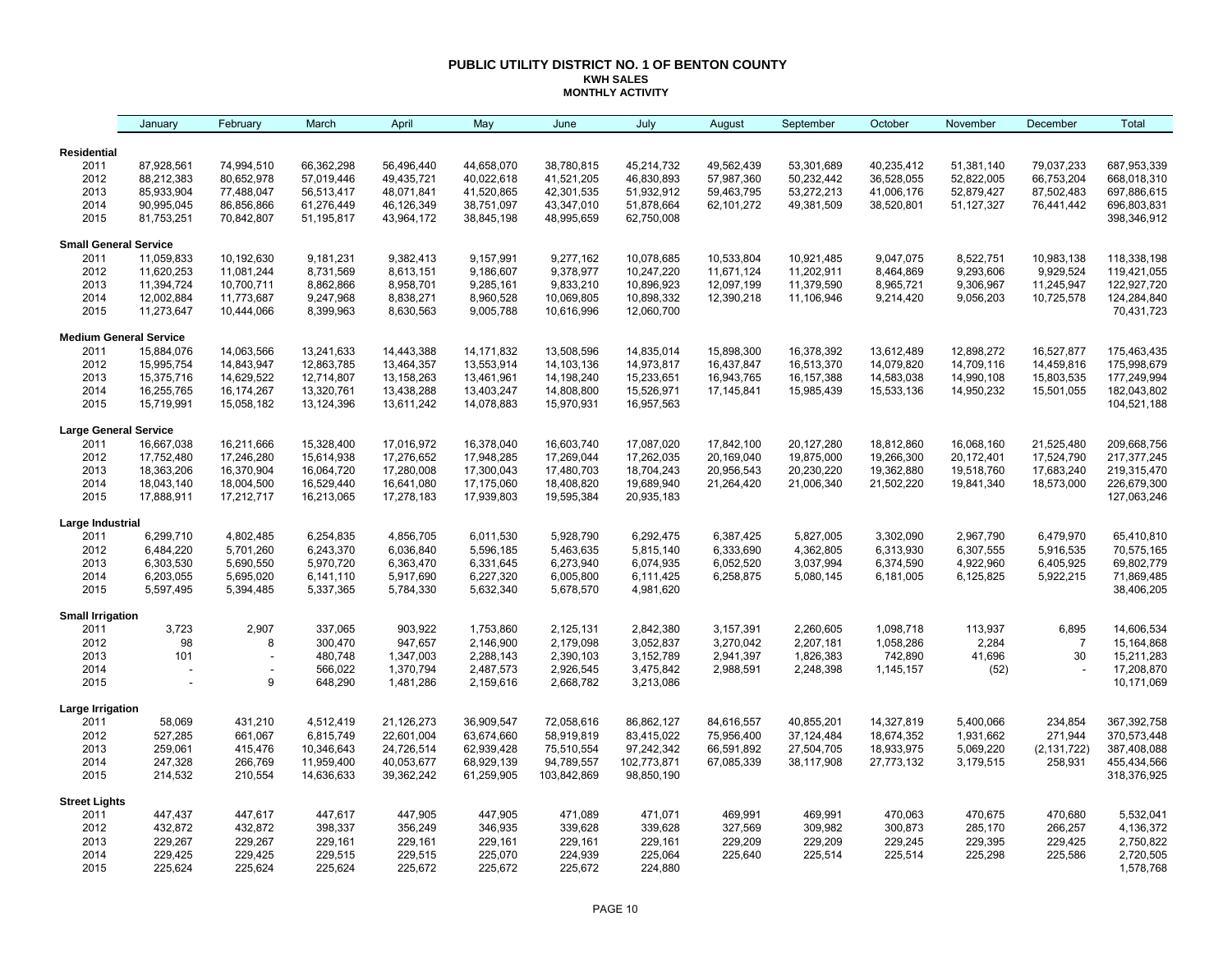#### **PUBLIC UTILITY DISTRICT NO. 1 OF BENTON COUNTY KWH SALES MONTHLY ACTIVITY**

|                        | January     | February    | March         | April       | May         | June        | July        | August      | September     | October     | November    | December    | Total         |
|------------------------|-------------|-------------|---------------|-------------|-------------|-------------|-------------|-------------|---------------|-------------|-------------|-------------|---------------|
| <b>Security Lights</b> |             |             |               |             |             |             |             |             |               |             |             |             |               |
| 2011                   | 90,387      | 90,567      | 90,675        | 90,675      | 90,747      | 91,323      | 90,855      | 90,207      | 90,315        | 90,315      | 90,315      | 90,459      | 1,086,840     |
| 2012                   | 90,387      | 90,459      | 90,387        | 90,423      | 90,135      | 90,099      | 90,135      | 90,135      | 90,135        | 90,873      | 90,765      | 89,811      | 1,083,744     |
| 2013                   | 104,964     | 104,964     | 105,351       | 105,258     | 105,222     | 105,163     | 105,163     | 104,948     | 104,561       | 104,346     | 103,807     | 103,678     | 1,257,425     |
| 2014                   | 103,678     | 103,678     | 103,420       | 103,377     | 103,334     | 103,248     | 103,476     | 114,623     | 114,494       | 114,494     | 114,444     | 114,430     | 1,296,696     |
| 2015                   | 114,451     | 114,408     | 114,073       | 113,696     | 113,531     | 113,488     | 113,488     |             |               |             |             |             | 797,135       |
| Unmetered              |             |             |               |             |             |             |             |             |               |             |             |             |               |
| 2011                   | 243,193     | 243,193     | 243,193       | 243,193     | 242,209     | 242,209     | 242,324     | 242,154     | 242,154       | 242,154     | 241,579     | 241,464     | 2,909,019     |
| 2012                   | 241,464     | 241,464     | 244,466       | 244,466     | 244,466     | 244,472     | 244,472     | 244,472     | 244,472       | 244,472     | 244,472     | 244,472     | 2,927,630     |
| 2013                   | 243,914     | 245,210     | 246,506       | 246,506     | 247,676     | 247,676     | 247,676     | 247,676     | 247,676       | 247,676     | 247,676     | 247,686     | 2,963,554     |
| 2014                   | 247,686     | 247,516     | 247,516       | 247,516     | 248,246     | 248,246     | 248,246     | 249,106     | 249,106       | 249,106     | 249,106     | 249,106     | 2,980,502     |
| 2015                   | 249,106     | 249,106     | 249,106       | 248,919     | 248,919     | 248,919     | 248,919     |             |               |             |             |             | 1,742,994     |
| <b>Total</b>           |             |             |               |             |             |             |             |             |               |             |             |             |               |
| 2011                   | 138,682,027 | 121,480,351 | 115,999,366   | 125,007,886 | 129,821,731 | 159,087,471 | 184,016,683 | 188,800,368 | 150,474,117   | 101,238,995 | 98,154,685  | 135,598,050 | 648,361,730   |
| 2012                   | 141,357,196 | 130,951,579 | 108,322,517   | 119,066,520 | 152,810,705 | 149,509,113 | 182,271,199 | 192,487,679 | 142, 162, 782 | 105,021,830 | 105,859,036 | 115,456,360 | 645,276,516   |
| 2013                   | 138,208,387 | 125,874,651 | 111,534,939   | 120,486,725 | 153,709,305 | 168,570,285 | 203,819,795 | 185,628,944 | 133,989,939   | 110,550,537 | 107,310,016 | 137,090,227 | 696,773,750   |
| 2014                   | 144,328,006 | 139,351,728 | 119,621,601   | 132,966,557 | 156,510,614 | 190,932,770 | 210,931,831 | 189,823,925 | 143,515,799   | 120,458,985 | 104,869,238 | 128,011,343 | ,781,322,397  |
| 2015                   | 133,037,008 | 119,751,958 | 110, 144, 332 | 130,700,305 | 149,509,655 | 207,957,270 | 220,335,637 |             |               |             |             |             | 1,071,436,165 |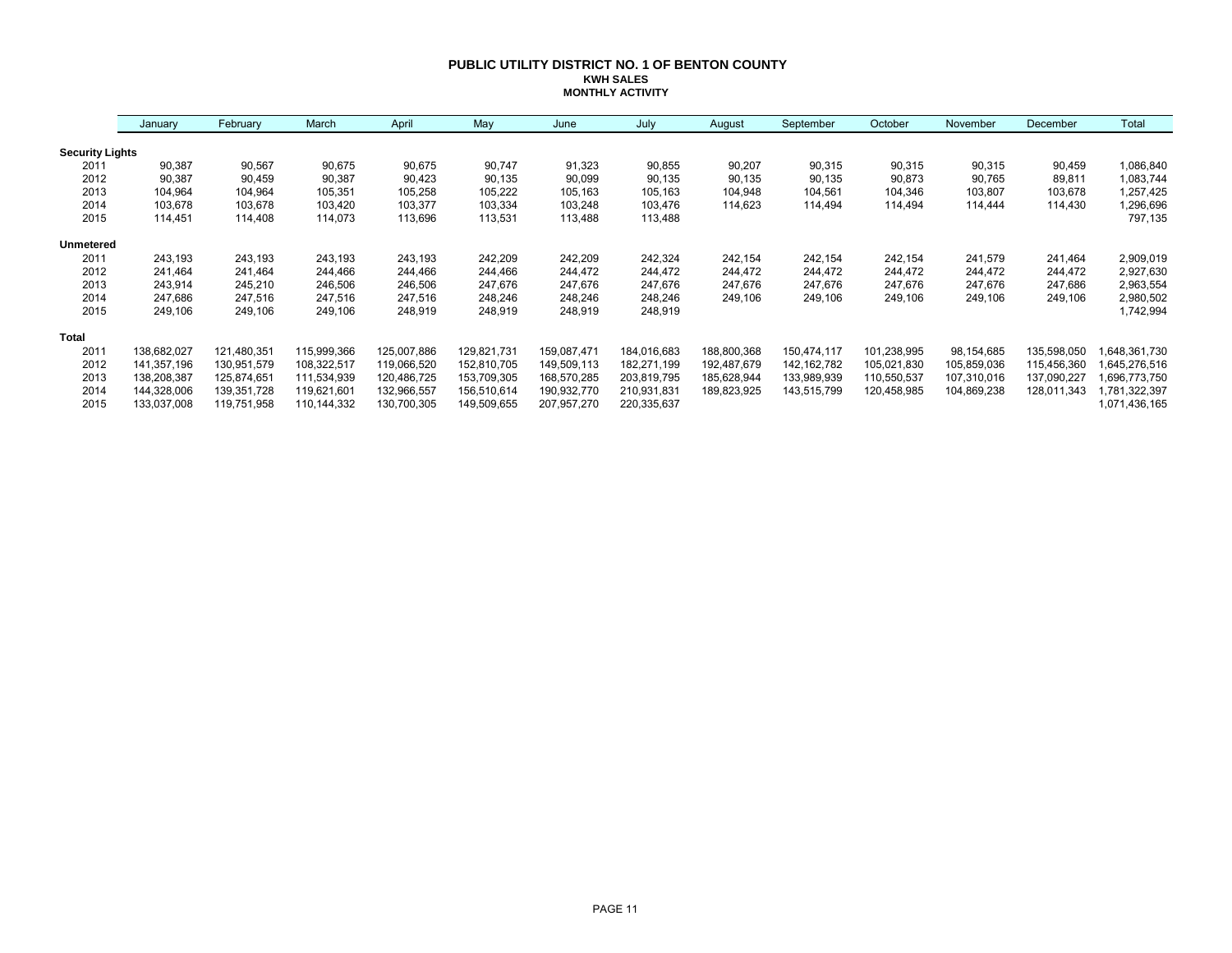# **PUBLIC UTILITY DISTRICT NO. 1 OF BENTON COUNTY CAPITAL ADDITIONS AND RETIREMENTS CURRENT MONTH**

|                                                      | <b>BALANCE</b>        |                          |                          | <b>BALANCE</b>        |
|------------------------------------------------------|-----------------------|--------------------------|--------------------------|-----------------------|
|                                                      | 6/30/2015             | <b>ADDITIONS</b>         | <b>RETIREMENTS</b>       | 7/31/2015             |
| <b>INTANGIBLE PLANT:</b>                             |                       |                          |                          |                       |
| Organizations                                        | \$28,379              | \$0                      | \$0                      | \$28,379              |
| Franchises & Consents                                | 10,022                |                          |                          | 10,022                |
| Miscellaneous & Intangible Plant                     | 29,078                | $\overline{\phantom{a}}$ | $\overline{\phantom{a}}$ | 29,078                |
| <b>TOTAL</b>                                         | 67,480                | $\blacksquare$           |                          | 67,480                |
|                                                      |                       |                          |                          |                       |
| <b>GENERATION PLANT:</b>                             |                       |                          |                          |                       |
| Land & Land Rights<br>Structures & Improvements      | 1,141,911             |                          |                          | 1,141,911             |
| Fuel Holders & Accessories                           |                       |                          |                          |                       |
| <b>Other Electric Generation</b>                     | 261,940               |                          |                          | 261,940               |
| <b>Accessory Electric Equipment</b>                  |                       |                          |                          |                       |
| Miscellaneous Power Plant Equipment                  |                       | $\overline{\phantom{a}}$ |                          |                       |
| <b>TOTAL</b>                                         | 1,403,851             | $\blacksquare$           |                          | 1,403,851             |
| <b>TRANSMISSION PLANT:</b>                           |                       |                          |                          |                       |
| Land & Land Rights                                   | 156,400               |                          |                          | 156,400               |
| Clearing Land & Right Of Ways                        | 25,544                |                          |                          | 25,544                |
| <b>Transmission Station Equipment</b>                | 832,047               |                          |                          | 832,047               |
| <b>Towers &amp; Fixtures</b>                         |                       |                          |                          |                       |
| Poles & Fixtures                                     | 3,976,615             |                          |                          | 3,976,615             |
| <b>Overhead Conductor &amp; Devices</b>              | 3,021,163             |                          |                          | 3,021,163             |
| <b>TOTAL</b>                                         | 8,011,769             |                          |                          | 8,011,769             |
|                                                      |                       |                          |                          |                       |
| <b>DISTRIBUTION PLANT:</b>                           |                       |                          |                          |                       |
| Land & Land Rights                                   | 1,626,973             | 1,981                    |                          | 1,628,955             |
| Structures & Improvements                            | 290,439<br>38,291,624 | (8,759)                  |                          | 290,439<br>38,282,865 |
| <b>Station Equipment</b><br>Poles, Towers & Fixtures | 18,794,702            | 10,603                   | (3,266)                  | 18,802,040            |
| Overhead Conductor & Devices                         | 11,811,995            | 3,063                    |                          | 11,815,058            |
| <b>Underground Conduit</b>                           | 32,017,654            | 63,272                   |                          | 32,080,926            |
| Underground Conductor & Devices                      | 41,951,139            | 67,798                   | (6, 402)                 | 42,012,535            |
| <b>Line Transformers</b>                             | 28,178,783            | 3,815                    |                          | 28,182,598            |
| Services-Overhead                                    | 2,909,214             | 6,334                    |                          | 2,915,548             |
| Services-Underground                                 | 18,386,714            | 45,643                   |                          | 18,432,357            |
| Meters                                               | 10,354,369            | 18,163                   |                          | 10,372,532            |
| Security Lighting                                    | 874,582               | 857                      | (305)                    | 875,134               |
| <b>Street Lighting</b>                               | 761,403               | 902                      |                          | 762,305               |
| <b>SCADA System</b>                                  | 2,037,477             |                          |                          | 2,037,477             |
| <b>TOTAL</b>                                         | 208,287,068           | 213,673                  | (9, 973)                 | 208,490,768           |
| <b>GENERAL PLANT:</b>                                |                       |                          |                          |                       |
| Land & Land Rights                                   | 1,130,759             |                          |                          | 1,130,759             |
| Structures & Improvements                            | 18,252,191            |                          |                          | 18,252,191            |
| Information Systems & Technology                     | 15,658,869            |                          |                          | 15,658,869            |
| <b>Transportation Equipment</b>                      | 7,297,176             |                          |                          | 7,297,176             |
| <b>Stores Equipment</b>                              | 54,108                |                          |                          | 54,108                |
| Tools, Shop & Garage Equipment                       | 454,973               |                          |                          | 454,973               |
| Laboratory Equipment                                 | 535,877               |                          |                          | 535,877               |
| <b>Communication Equipment</b>                       | 2,400,115             |                          |                          | 2,400,115             |
| <b>Broadband Equipment</b>                           | 18,112,576            | 135,337                  |                          | 18,247,913            |
| Miscellaneous Equipment                              | 1,120,461             |                          |                          | 1,120,461             |
| <b>Other Capitalized Costs</b>                       | 11,277,800            | 10,978                   |                          | 11,288,778            |
| <b>TOTAL</b>                                         | 76,294,905            | 146,315                  |                          | 76,441,220            |
| TOTAL ELECTRIC PLANT ACCOUNTS                        | 294,065,073           | 359,988                  | (9, 973)                 | 294,415,088           |
| <b>PLANT HELD FOR FUTURE USE</b>                     | 388,589               |                          |                          | 388,589               |
| <b>CONSTRUCTION WORK IN PROGRESS</b>                 | 2,294,786             | 268,165                  |                          | 2,562,951             |
| <b>TOTAL CAPITAL</b>                                 | \$296,748,448         | \$628,153                | (\$9,973)                | \$297,366,628         |
|                                                      |                       |                          |                          |                       |

PAGE 12

**\$912,641 Budget**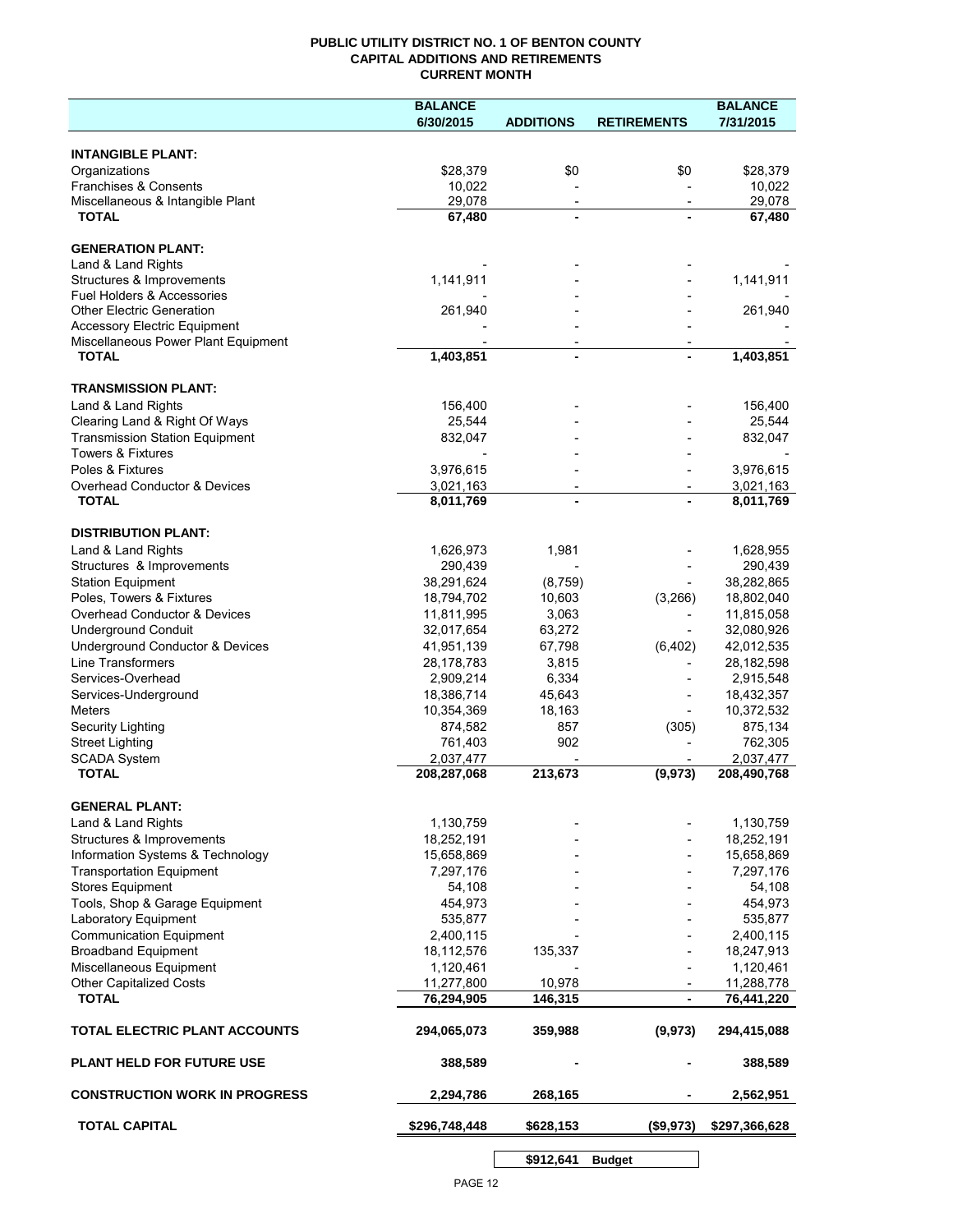# **PUBLIC UTILITY DISTRICT NO. 1 OF BENTON COUNTY CAPITAL ADDITIONS AND RETIREMENTS YEAR TO DATE**

|                                       | <b>BALANCE</b> |                          |                          | <b>BALANCE</b> |
|---------------------------------------|----------------|--------------------------|--------------------------|----------------|
|                                       | 12/31/2014     | <b>ADDITIONS</b>         | <b>RETIREMENTS</b>       | 7/31/2015      |
|                                       |                |                          |                          |                |
| <b>INTANGIBLE PLANT:</b>              |                |                          |                          |                |
| Organizations                         | \$28,379       | \$0                      | \$0                      | \$28,379       |
| Franchises & Consents                 | 10,022         |                          |                          | 10,022         |
| Miscellaneous & Intangible Plant      | 29,078         | $\overline{\phantom{a}}$ | $\overline{\phantom{a}}$ | 29.078         |
| <b>TOTAL</b>                          | 67,480         |                          |                          | 67,480         |
|                                       |                |                          |                          |                |
| <b>GENERATION PLANT:</b>              |                |                          |                          |                |
| Land & Land Rights                    |                |                          |                          |                |
| Structures & Improvements             | 1,141,911      |                          |                          | 1,141,911      |
| Fuel Holders & Accessories            |                |                          |                          |                |
| <b>Other Electric Generation</b>      | 261,940        |                          |                          | 261,940        |
| <b>Accessory Electric Equipment</b>   |                |                          |                          |                |
| Miscellaneous Power Plant Equipment   |                |                          |                          |                |
| <b>TOTAL</b>                          | 1,403,851      |                          |                          | 1,403,851      |
|                                       |                |                          |                          |                |
| <b>TRANSMISSION PLANT:</b>            |                |                          |                          |                |
| Land & Land Rights                    | 156,400        |                          |                          | 156,400        |
| Clearing Land & Right Of Ways         | 25,544         |                          |                          | 25,544         |
| <b>Transmission Station Equipment</b> | 832,047        |                          |                          | 832,047        |
| Towers & Fixtures                     |                |                          |                          |                |
| Poles & Fixtures                      | 3,974,373      | 2,500                    | (259)                    | 3,976,615      |
| Overhead Conductor & Devices          | 3,010,644      | 24,392                   | (13, 873)                | 3,021,163      |
| <b>TOTAL</b>                          | 7,999,008      | 26,892                   | (14, 131)                | 8,011,769      |
|                                       |                |                          |                          |                |
| <b>DISTRIBUTION PLANT:</b>            |                |                          |                          |                |
| Land & Land Rights                    | 1,615,066      | 13,889                   |                          | 1,628,955      |
| Structures & Improvements             | 290,439        |                          |                          | 290,439        |
| <b>Station Equipment</b>              | 37,209,104     | 1,132,154                | (58, 394)                | 38,282,865     |
| Poles, Towers & Fixtures              | 18,688,917     | 169,142                  | (56, 019)                | 18,802,040     |
| Overhead Conductor & Devices          | 11,758,715     | 86,534                   | (30, 192)                | 11,815,058     |
| <b>Underground Conduit</b>            | 31,642,484     | 459,133                  | (20, 691)                | 32,080,926     |
| Underground Conductor & Devices       | 41,409,423     | 767,970                  | (164, 858)               | 42,012,535     |
| Line Transformers                     | 27,565,110     | 762,347                  | (144, 859)               | 28,182,598     |
| Services-Overhead                     | 2,885,875      | 36,368                   | (6,696)                  | 2,915,548      |
| Services-Underground                  | 18,107,312     | 345,498                  | (20, 453)                | 18,432,357     |
| <b>Meters</b>                         | 10,226,191     | 146,341                  |                          | 10,372,532     |
| Security Lighting                     | 876,499        | 4,688                    | (6,053)                  | 875,134        |
| <b>Street Lighting</b>                | 761,403        | 902                      |                          | 762,305        |
| <b>SCADA System</b>                   | 2,007,957      | 29,520                   |                          | 2,037,477      |
| <b>TOTAL</b>                          | 205,044,497    | 3,954,487                | (508, 216)               | 208,490,768    |
|                                       |                |                          |                          |                |
| <b>GENERAL PLANT:</b>                 |                |                          |                          |                |
| Land & Land Rights                    | 1,130,759      |                          |                          | 1,130,759      |
| Structures & Improvements             | 18,229,463     | 22,728                   |                          | 18,252,191     |
| Information Systems & Technology      | 15,412,631     | 246,238                  |                          | 15,658,869     |
| <b>Transportation Equipment</b>       | 7,004,663      | 292,514                  |                          | 7,297,176      |
| <b>Stores Equipment</b>               | 54,108         |                          |                          | 54,108         |
| Tools, Shop & Garage Equipment        | 454,973        |                          |                          | 454,973        |
| Laboratory Equipment                  | 516,309        | 19,568                   |                          | 535,877        |
| <b>Communication Equipment</b>        | 2,400,115      |                          |                          | 2,400,115      |
| <b>Broadband Equipment</b>            | 17,844,162     | 403,751                  |                          | 18,247,913     |
| Miscellaneous Equipment               | 1,120,461      |                          |                          | 1,120,461      |
| <b>Other Capitalized Costs</b>        | 11,208,952     | 79,826                   |                          | 11,288,778     |
| <b>TOTAL</b>                          | 75,376,596     | 1,064,624                | $\overline{\phantom{0}}$ | 76,441,220     |
|                                       |                |                          |                          |                |
| TOTAL ELECTRIC PLANT ACCOUNTS         | 289,891,432    | 5,046,003                | (522, 347)               | 294,415,088    |
|                                       |                |                          |                          |                |
| <b>PLANT HELD FOR FUTURE USE</b>      | 388,589        |                          |                          | 388,589        |
|                                       |                |                          |                          |                |
| <b>CONSTRUCTION WORK IN PROGRESS</b>  | 1,502,261      | 1,060,690                |                          | 2,562,951      |
| <b>TOTAL CAPITAL</b>                  | \$291,782,282  | \$6,106,693              | (\$522,347)              | \$297,366,628  |
|                                       |                |                          |                          |                |
|                                       |                |                          |                          |                |

**\$8,478,825 Budget**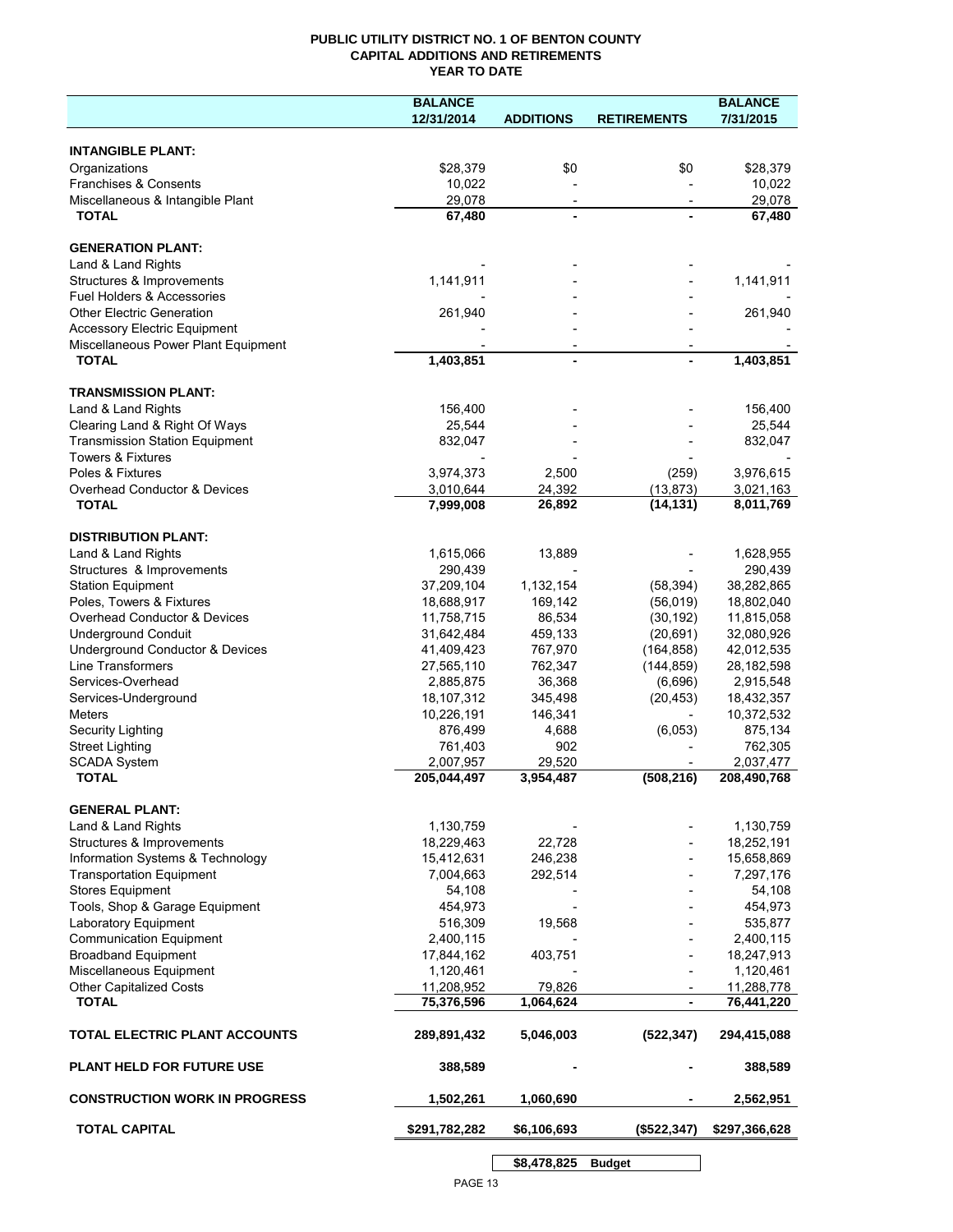# **PUBLIC UTILITY DISTRICT NO. 1 OF BENTON COUNTY STATEMENT OF CASH FLOWS**

|                                                                                               | <b>YTD</b><br>7/31/2015  | <b>Monthly</b><br>7/31/2015 |
|-----------------------------------------------------------------------------------------------|--------------------------|-----------------------------|
| <b>CASH FLOWS FROM OPERATING ACTIVITIES</b>                                                   |                          |                             |
| Cash Received from Customers and Counterparties                                               | \$79,832,846             | \$12,714,788                |
| Cash Paid to Suppliers and Counterparties                                                     | (58,088,896)             | (10, 836, 274)              |
| Cash Paid to Employees                                                                        | (7,608,277)              | (1,057,899)                 |
| <b>Taxes Paid</b>                                                                             | (7,781,068)              | (849, 448)                  |
| Net Cash Provided (Used) by Operating Activities                                              | 6,354,605                | (\$28,833)                  |
| <b>CASH FLOWS FROM NONCAPITAL FINANCING ACTIVITIES</b>                                        |                          |                             |
| Other Interest Expense<br>Net Cash Used by Noncapital Financing Activities                    | (23, 839)<br>(23, 839)   |                             |
| <b>CASH FLOWS FROM CAPITAL AND RELATED FINANCING ACTIVITIES</b>                               |                          |                             |
| <b>Acquisition of Capital Assets</b>                                                          | (5,750,918)              | (593,065)                   |
| Proceeds from Sale of Revenue Bonds                                                           |                          |                             |
| Cash Defeasance Principal and Interest                                                        |                          |                             |
| <b>Bond Principal Paid</b><br><b>Bond Interest Paid</b>                                       | (1,233,164)              |                             |
| <b>Capital Contributions</b>                                                                  | 1,382,322                | 133,675                     |
| Sale of Assets                                                                                | 44,332                   |                             |
| Net Cash Used by Capital and Related Financing Activities                                     | (5,557,428)              | ( \$459, 390)               |
| <b>CASH FLOWS FROM INVESTING ACTIVITIES</b>                                                   |                          |                             |
| Interest Income                                                                               | 151.891                  | 4.012                       |
| Proceeds from Sale of Investments<br>Purchase of Investments                                  | 6,984,140<br>(6,997,000) |                             |
| Joint Venture Net Revenue (Expense)                                                           |                          |                             |
| <b>Net Cash Provided by Investing Activities</b>                                              | 139,031                  | \$4,012                     |
| NET INCREASE (DECREASE) IN CASH                                                               | 912,369                  | (\$484,211)                 |
| <b>CASH BALANCE, BEGINNING</b>                                                                | \$25,640,377             | 27,036,957                  |
| <b>CASH BALANCE, ENDING</b>                                                                   | \$26,552,746             | 26,552,746                  |
| RECONCILIATION OF NET OPERATING INCOME TO NET<br><b>CASH PROVIDED BY OPERATING ACTIVITIES</b> |                          |                             |
| <b>Net Operating Revenues</b>                                                                 | (\$1,282,626)            | \$118,735                   |
| Adjustments to reconcile net operating income to net cash                                     |                          |                             |
| provided by operating activities:<br>Depreciation & Amortization                              |                          | 807,302                     |
| <b>Unbilled Revenues</b>                                                                      | 7,820,384<br>650,000     | (30,000)                    |
| Misellaneous Other Revenue & Receipts                                                         | 88,578                   | 6                           |
| Decrease (Increase) in Accounts Receivable                                                    | (2,684,503)              | (802, 682)                  |
| Decrease (Increase) in BPA Prepay Receivable                                                  | 350,000                  | 50.000                      |
| Decrease (Increase) in Inventories                                                            | (458, 542)<br>102.826    | (197, 292)                  |
| Decrease (Increase) in Prepaid Expenses<br>Decrease (Increase) in Wholesale Power Receivable  | 2,042,949                | 76,279<br>244,007           |
| Decrease (Increase) in Miscellaneous Assets                                                   | (233, 421)               | (1,807)                     |
| Decrease (Increase) in Prepaid Expenses and Other Charges                                     | 1,441,176                | (275, 392)                  |
| Decrease (Increase) in Deferred Derivative Outflows                                           | (292, 826)               | (340, 214)                  |
| Increase (Decrease) in Deferred Derivative Inflows                                            | (1, 103, 776)            | 323,592                     |
| Increase (Decrease) in Warrants Outstanding                                                   | (32, 449)<br>52,536      | 160,176                     |
| Increase (Decrease) in Accounts Payable<br>Increase (Decrease) in Accrued Taxes Payable       | (524, 065)               | (874, 012)<br>388,261       |
| Increase (Decrease) in Customer Deposits                                                      | (2,024)                  | (10, 796)                   |
| Increase (Decrease) in BPA Prepay Incentive Credit                                            | (94,066)                 | (13, 438)                   |
| Increase (Decrease) in Other Current Liabilities                                              | (15,023)                 | (12, 886)                   |
| Increase (Decrease) in Other Credits                                                          | 529,477                  | 361,328                     |
| Net Cash Provided (Used) by Operating Activities                                              | \$6,354,605              | (\$28,833)                  |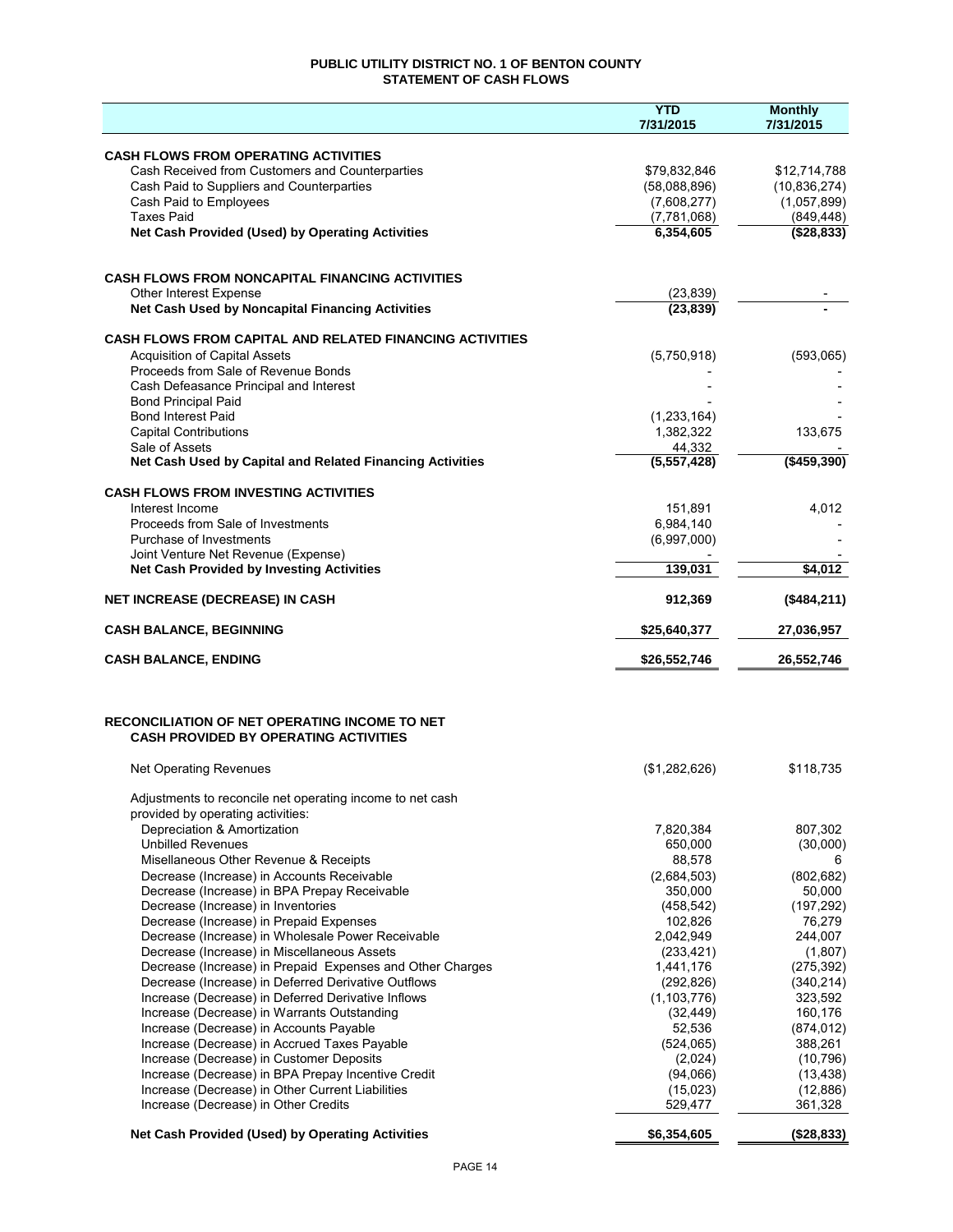#### **PUBLIC UTILITY DISTRICT NO. 1 OF BENTON COUNTY WEATHER STATISTICS July 31, 2015**



|        | <b>Average Precipitation</b> |      |              |       |      |      |      |      |      |      |      |      |        |  |
|--------|------------------------------|------|--------------|-------|------|------|------|------|------|------|------|------|--------|--|
| Year   | Jan                          | Feb  | <b>March</b> | April | Mav  | June | July | Aug  | Sept | Oct  | Nov  | Dec  | Annual |  |
| Normal | 0.94                         | 0.70 | 0.57         | 0.55  | 0.51 | 0.51 | 0.23 | 0.18 | 0.31 | 0.49 | 0.95 | .20  | 7.14   |  |
| 2015   | 0.67                         | 0.42 | 0.65         | 0.09  | .49  | 0.13 | 0.05 |      |      |      |      |      | 3.50   |  |
| 2014   | 0.37                         | 1.12 | .00،         | 0.38  | 0.24 | 0.26 | 0.04 | 0.88 | 0.16 | 0.77 | 0.38 | 0.93 | 6.53   |  |



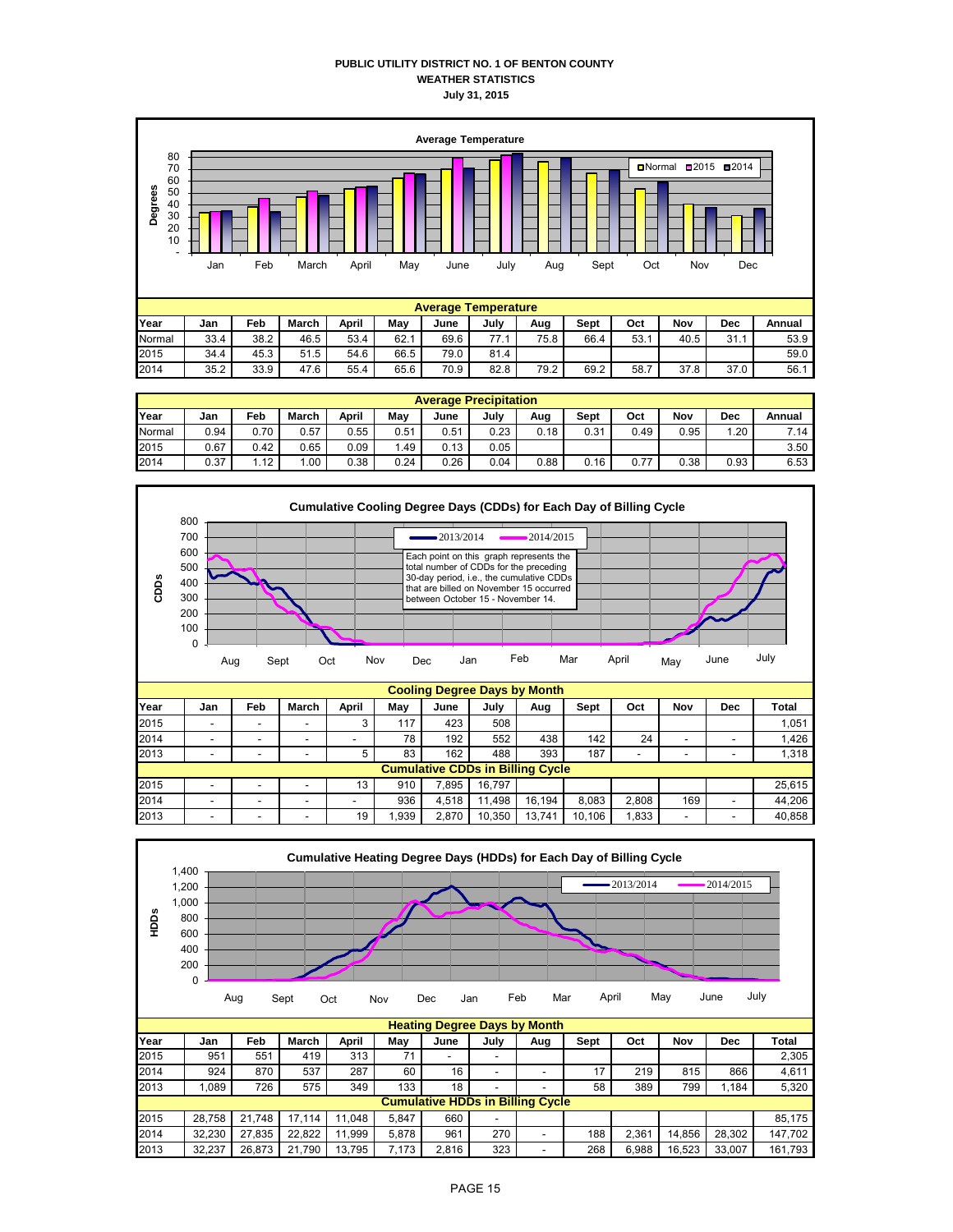#### **PUBLIC UTILITY DISTRICT NO. 1 OF BENTON COUNTY BROADBAND SUMMARY**

#### *July Highlights*

Wallula Gap Vineyards in Finley is now connected to the fiber network. Department of Licensing in Kennewick and in Richland also have new 10Mbps fiber connections. PocketiNet connected their new office on Okanogan to fiber. Franklin PUD now has 10Mbps connections to both Jump Off Joe and Rattlesnake Moutain. DSHS on Morain has a new 10Mbps service. The Sprint cell site on Lincoln Road upgraded from 100Mbps to 200Mbps. Mid Columbia Library (5 branches) re-contracted their service for 5 years under a new provider.

|                                                             |                |                          |                          |              |              |                          |                          | <b>ACTUALS</b>           |               |             |     |     |            |             |                                  |                      |
|-------------------------------------------------------------|----------------|--------------------------|--------------------------|--------------|--------------|--------------------------|--------------------------|--------------------------|---------------|-------------|-----|-----|------------|-------------|----------------------------------|----------------------|
|                                                             | 2015 Budget    | Jan                      | Feb                      | <b>March</b> | <b>April</b> | May                      | June                     | July                     | <b>August</b> | <b>Sept</b> | Oct | Nov | <b>Dec</b> | <b>YTD</b>  | <b>Budget</b><br><b>Variance</b> | Inception<br>to Date |
| <b>OPERATING REVENUES</b>                                   |                |                          |                          |              |              |                          |                          |                          |               |             |     |     |            |             |                                  |                      |
| Ethernet                                                    | 1,626,858      | \$117,860                | \$117,116                | \$110,458    | \$111,320    | \$111,984                | \$114,863                | \$117,708                |               |             |     |     |            | \$801,308   | 825,550                          |                      |
| <b>TDM</b>                                                  | 146,284        | 12,031                   | 12,031                   | 8,837        | 6,531        | 6,531                    | 5,781                    | 5,781                    |               |             |     |     |            | \$57,523    | 88,761                           |                      |
| Wireless                                                    | $\blacksquare$ | 39                       | 39                       | 39           | 39           | 26                       | 26                       | 26                       |               |             |     |     |            | \$234       | (234)                            |                      |
| Co-Location                                                 | $\blacksquare$ | $\sim$                   |                          | $\sim$       | $\sim$       | $\overline{\phantom{a}}$ | $\sim$                   | $\sim$                   |               |             |     |     |            | \$0         |                                  |                      |
| Internet Transport Service                                  | 136,140        | 10,295                   | 10,295                   | 10,295       | 10,295       | 10,295                   | 10,295                   | 10,295                   |               |             |     |     |            | \$72,065    | 64,075                           |                      |
| <b>Fixed Wireless</b>                                       | 97,376         | 7,646                    | 7,600                    | 7,617        | 7,586        | 7,419                    | 7,430                    | 7,484                    |               |             |     |     |            | \$52,782    | 44,594                           |                      |
| Broadband Revenue - Other                                   | 276,242        | 23,470                   | 23,470                   | 23,470       | 23,470       | 23,470                   | 23,470                   | 23,470                   |               |             |     |     |            | \$164,291   | 111,951                          |                      |
| Subtotal                                                    | 2,282,900      | 171,341                  | 170,551                  | 160,717      | 159,241      | 159,725                  | 161,865                  | 164,763                  |               |             |     |     |            | \$1,148,203 |                                  |                      |
| NoaNet Maintenance Revenue                                  | ä,             | ٠                        | 852                      |              | 590          | $\sim$                   |                          |                          |               |             |     |     |            | \$1,441     |                                  |                      |
| <b>Bad Debt Expense</b>                                     |                |                          | $\sim$                   |              | $\sim$       | $\overline{a}$           |                          | $\overline{\phantom{a}}$ |               |             |     |     |            | \$0         |                                  |                      |
| <b>Total Operating Revenues</b>                             | 2,282,900      | 171,341                  | 171,403                  | 160,717      | 159,831      | 159,725                  | 161,865                  | 164,763                  |               |             |     |     |            | \$1,149,645 | 1,133,255                        | 13,317,530           |
| <b>OPERATING EXPENSES</b>                                   |                |                          |                          |              |              |                          |                          |                          |               |             |     |     |            |             |                                  |                      |
| Marketing & Business Development                            | $\blacksquare$ |                          |                          |              |              | $\overline{a}$           |                          |                          |               |             |     |     |            | \$0         |                                  |                      |
| General Expenses                                            | 375,119        | 8,714                    | 127,448                  | 92,063       | 59,272       | 62,482                   | 39,649                   | 127,451                  |               |             |     |     |            | \$517,079   | (141, 960)                       |                      |
| Other Maintenance                                           | 45,825         | 3,207                    | 5,141                    | 10,121       | 28,093       | 27,667                   | 3,198                    | 1,315                    |               |             |     |     |            | \$78,741    | (32, 916)                        |                      |
| <b>NOC Maintenance</b>                                      | 398,251        | $\sim$                   | $\sim$                   | $\sim$       | $\sim$       | $\sim$                   | $\overline{\phantom{a}}$ | $\overline{\phantom{a}}$ |               |             |     |     |            | \$0         | 398,251                          |                      |
| Wireless Maintenance                                        | 1,149          |                          | $\overline{\phantom{a}}$ | 598          |              | $\overline{\phantom{a}}$ | 810                      |                          |               |             |     |     |            | \$1,408     | (259)                            |                      |
| Subtotal                                                    | 820,344        | 11,921                   | 132,589                  | 102,781      | 87,365       | 90,148                   | 43,656                   | 128,766                  |               |             |     |     |            | \$597,227   | 223,117                          | 8,445,745            |
| NoaNet Maintenance Expense                                  | 4,227          | $\sim$                   | $\sim$                   | 622          | $\sim$       | ÷                        | $\sim$                   | $\overline{\phantom{a}}$ |               |             |     |     |            | \$622       | 3,605                            |                      |
| Depreciation                                                | 900,804        | 98,590                   | 86,496                   | 86,923       | 83,814       | 81,440                   | 81,712                   | 82,144                   |               |             |     |     |            | \$601,118   | 299,686                          | 8,392,610            |
|                                                             |                |                          |                          |              |              |                          |                          |                          |               |             |     |     |            |             |                                  |                      |
| <b>Total Operating Expenses</b>                             | 1,725,375      | 110,511                  | 219,085                  | 190,326      | 171,179      | 171,588                  | 125,368                  | 210,910                  |               |             |     |     | $\sim$     | \$1,198,967 | 526,408                          | 16,838,355           |
| <b>OPERATING INCOME (LOSS)</b>                              | 557,525        | 60,830                   | (47, 682)                | (29, 609)    | (11, 349)    | (11, 863)                | 36,497                   | (46, 147)                |               |             |     |     |            | (\$49,323)  | 606,848                          | (3,520,825)          |
| <b>NONOPERATING REVENUES &amp; EXPENSES</b>                 |                |                          |                          |              |              |                          |                          |                          |               |             |     |     |            |             |                                  |                      |
| Internal Interest due to Power Business Unit <sup>(1)</sup> | (373, 380)     | (30, 651)                | (31, 741)                | (29, 496)    | (30, 466)    | (30, 333)                | (30, 256)                | (31,069)                 |               |             |     |     |            | (\$214,012) | 159,368                          | (5,423,010)          |
| <b>CAPITAL CONTRIBUTIONS</b>                                |                |                          |                          |              |              |                          |                          |                          |               |             |     |     |            |             |                                  |                      |
| Contributions in Aid of Broadband                           | 966,403        | 8,700                    | 11,192                   | 2,500        | 4,508        | 24,947                   | 49,990                   | 54,400                   |               |             |     |     |            | \$156,237   | (810, 166)                       | 4,263,185            |
| <b>BTOP</b>                                                 |                | $\overline{\phantom{a}}$ | $\overline{\phantom{a}}$ | $\sim$       |              | $\overline{\phantom{a}}$ | $\sim$                   |                          |               |             |     |     |            | \$0         |                                  | 2,282,671            |
|                                                             |                |                          |                          |              |              |                          |                          |                          |               |             |     |     |            |             |                                  |                      |
| <b>INTERNAL NET INCOME (LOSS)</b>                           | \$1,150,548    | \$38,879                 | ( \$68, 231)             | (\$56,605)   | (\$37,306)   | (\$17,249)               | \$56,231                 | (\$22,816)               |               |             |     |     |            | (\$107,097) | ( \$43,950]                      | (\$2,397,979)        |
| <b>NOANET COSTS</b>                                         |                |                          |                          |              |              |                          |                          |                          |               |             |     |     |            |             |                                  |                      |
| <b>Member Assessments</b>                                   |                |                          | $\sim$                   |              | $\sim$       | $\sim$                   |                          |                          |               |             |     |     |            |             |                                  | \$3,159,092          |
| Membership Support                                          |                | 1,164                    | 689                      | 122          | 356          | 491                      |                          |                          |               |             |     |     |            | \$2,822     |                                  | 110,257              |
|                                                             | \$0            |                          |                          | \$122        | \$356        |                          | $\overline{\phantom{a}}$ |                          |               |             |     |     |            | \$2,822     |                                  |                      |
| <b>Total NoaNet Costs</b>                                   |                | \$1,164                  | \$689                    |              |              | \$491                    |                          |                          |               |             |     |     |            |             | (\$2,822)                        | \$3,269,349          |
| <b>CAPITAL EXPENDITURES</b>                                 | \$1,596,604    | \$12,471                 | \$37,004                 | \$62,488     | \$24,448     | \$49,603                 | \$142,511                | \$55,005                 |               |             |     |     |            | \$383,530   | \$1,213,074                      | \$18,862,337         |
| NET CASH (TO)/FROM BROADBAND <sup>(2)</sup>                 | \$828,128      | \$154,486                | \$12,312                 | (\$2,796)    | \$52,169     | \$44,431                 | \$25,687                 | \$35,392                 |               |             |     |     |            | \$321,681   |                                  | (\$10,714,045)       |

(1) Internal interest budget is estimated based on cash flow projections (an interest rate of 3.6% is being used).

(2) Includes excess of revenues over operating costs, capital expenditures and NoaNet assessments; excludes depreciation and internal interest to Electric System